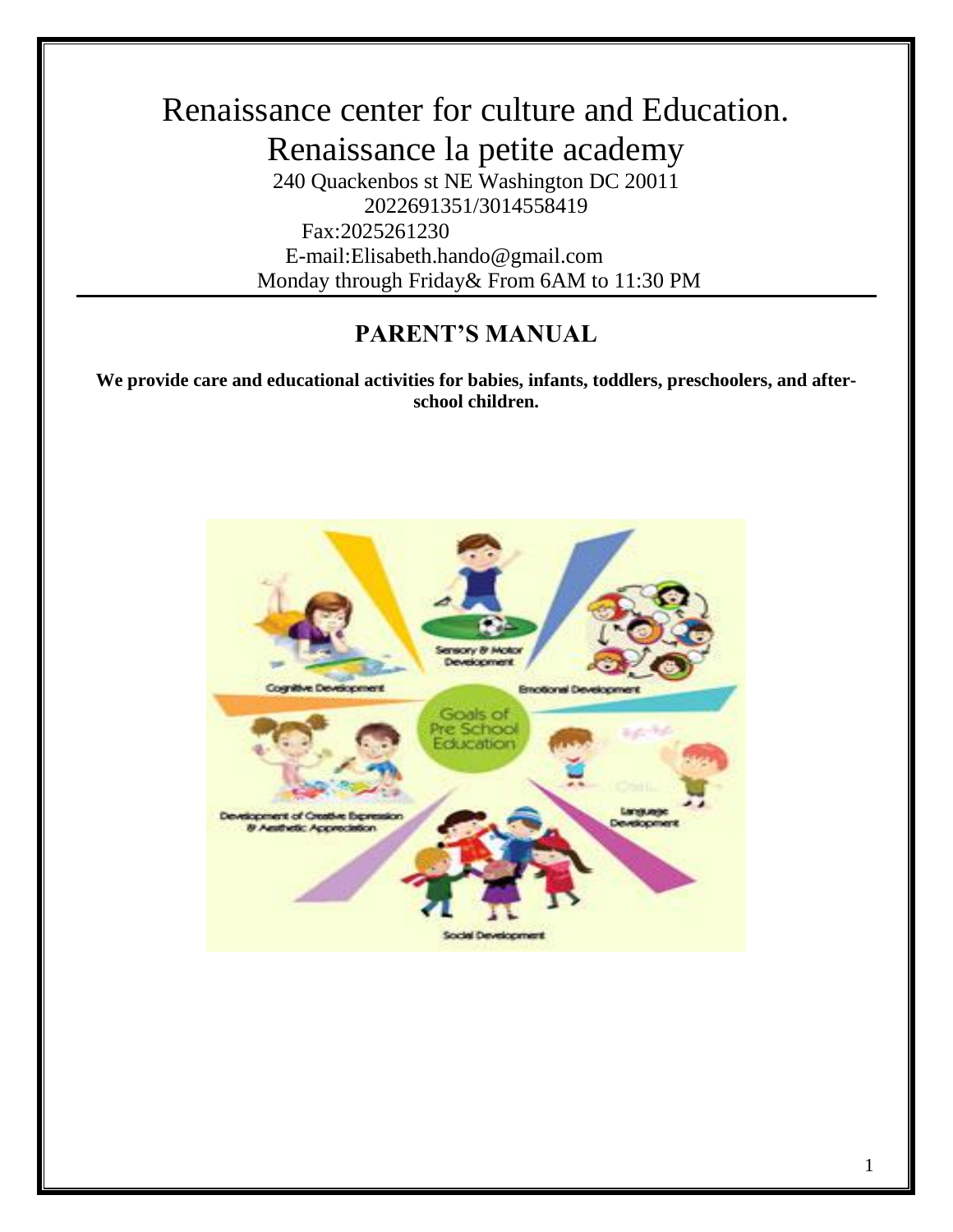# **Contents**

| ADMINISTRATIVE RECORDS OF STAFF OF FACILITIES AND OF PERSONS RESIDING IN |  |
|--------------------------------------------------------------------------|--|
|                                                                          |  |
| ADMINISTRATIVE RECORDS OF SUBSTITUTE AND OF PERSONS RESIDING IN THE HOME |  |
|                                                                          |  |
|                                                                          |  |
|                                                                          |  |
|                                                                          |  |
| NONDISCRIMINATION AND INCLUSION FOR CHILDREN WITH SPECIAL NEEDS 12       |  |
|                                                                          |  |
|                                                                          |  |
|                                                                          |  |
|                                                                          |  |
|                                                                          |  |
|                                                                          |  |
|                                                                          |  |
|                                                                          |  |
|                                                                          |  |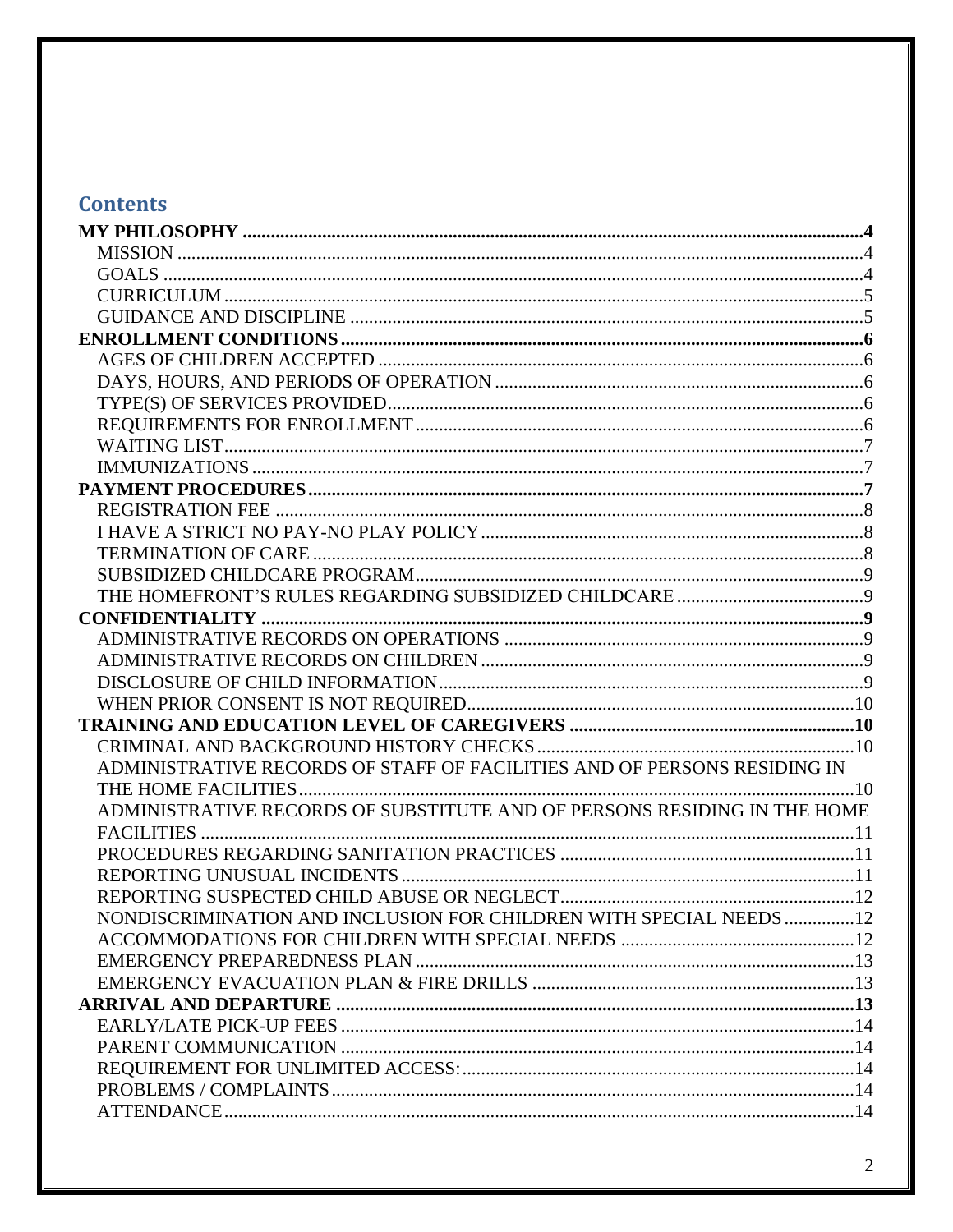<span id="page-2-0"></span>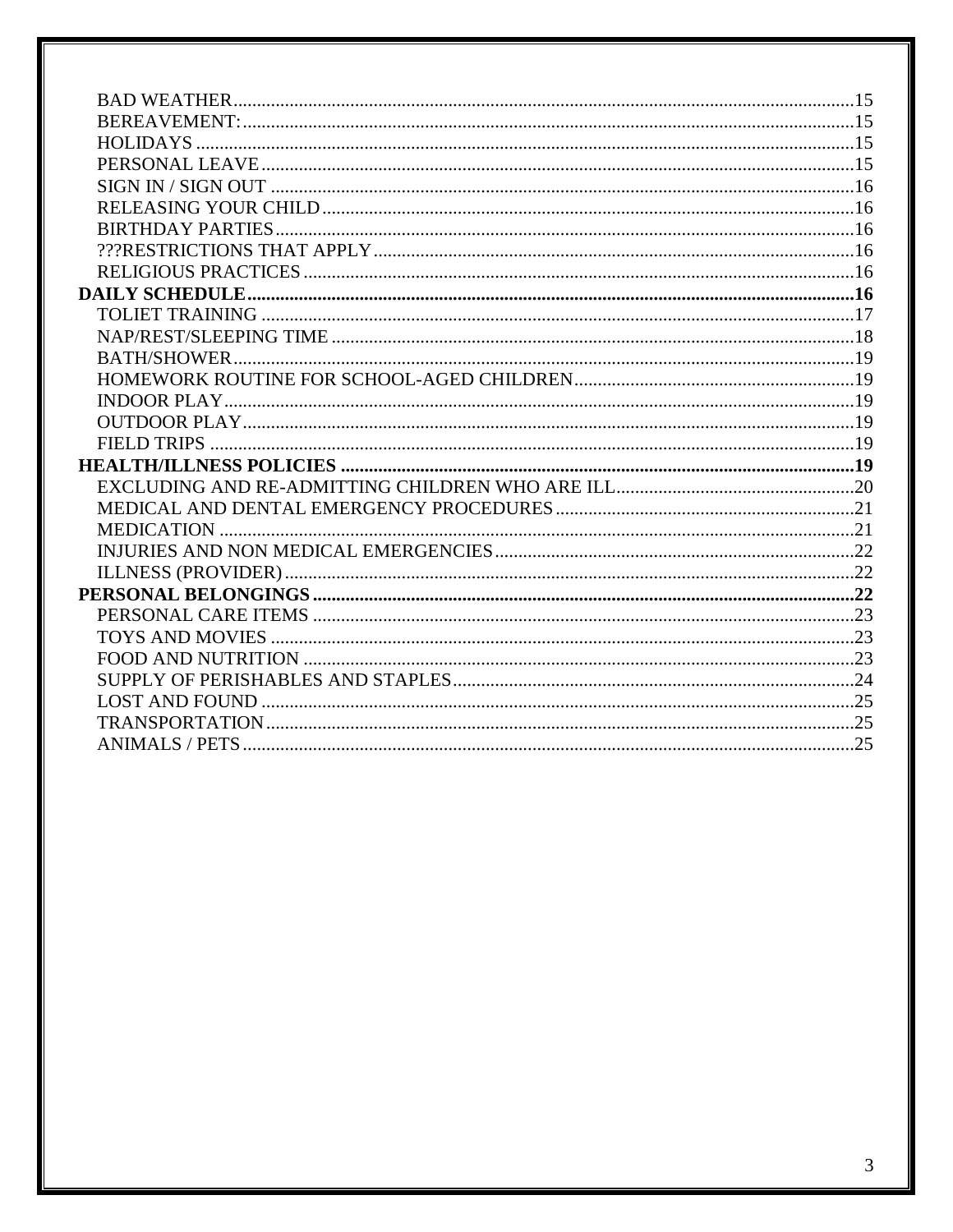# **MY PHILOSOPHY**

As a child care provider, I have a strong belief that ALL children are diverse and unique individuals who have strengths and are naturally curious. Children need to be provided with an organized, child-directed learning environment that emphasizes mutual respect, fun, discovery, literacy and addresses sensory needs. In a supportive environment, I will provide the conditions for all children to construct knowledge, focusing on the learning process rather than the end product.

Incorporate French into our students' daily lives such that it becomes their form of communication within the classroom. By consistently introducing French in a structured way we are setting the stage for the acquisition of native-like pronunciation and intonation, and advanced language proficiency.

Program Philosophy is based on principles of child development supporting the child to gain a sense of self-worth by helping them develop at their own individual pace while learning basic skills feeling confident, secure enough to explore and grow in a stimulating educational and social environment.

#### <span id="page-3-0"></span>*MISSION*

Our mission at the "Renaissance la petite Academy" is to prepare young children to become the citizen of the world by creating a joyful, playful, and nurturing environment that immerses students in a second language. Our program strives to instill the disposition, knowledge, and skills required to succeed in a highly interconnected. We offer full French immersion childcare and preschool with dedicated and professional native and near-native French speaking staff. Organic meals and snacks included in tuition. Large outdoor play space. Working toward Amazing community of families, both French-speaking and not!

#### <span id="page-3-1"></span>*GOALS*

- To offer early childhood care services in a way that is specifically designed by my knowledge in early childhood education, according to the family's priorities, beliefs, and needs of the child.
- To develop a nurturing relationship with each child and their family.
- To provide play opportunities for all children who are enrolled in my program.
- To provide support and help for families as they seek out resources to meet their child's needs.
- $\bullet$

## To help children:

- develop effective communication skills;
- develop the ability to choose and follow through on personally meaningful experiences;
- develop large and small muscles through play-based activities;
- by demonstrating through interaction with the developmentally appropriate environment and through self-initiated and teacher-facilitated activities, increasing levels of conceptual and cognitive development;
- by demonstrating an awareness of daily routine;
- develop a level of independence in self-care skills;
- develop problem-solving strategies;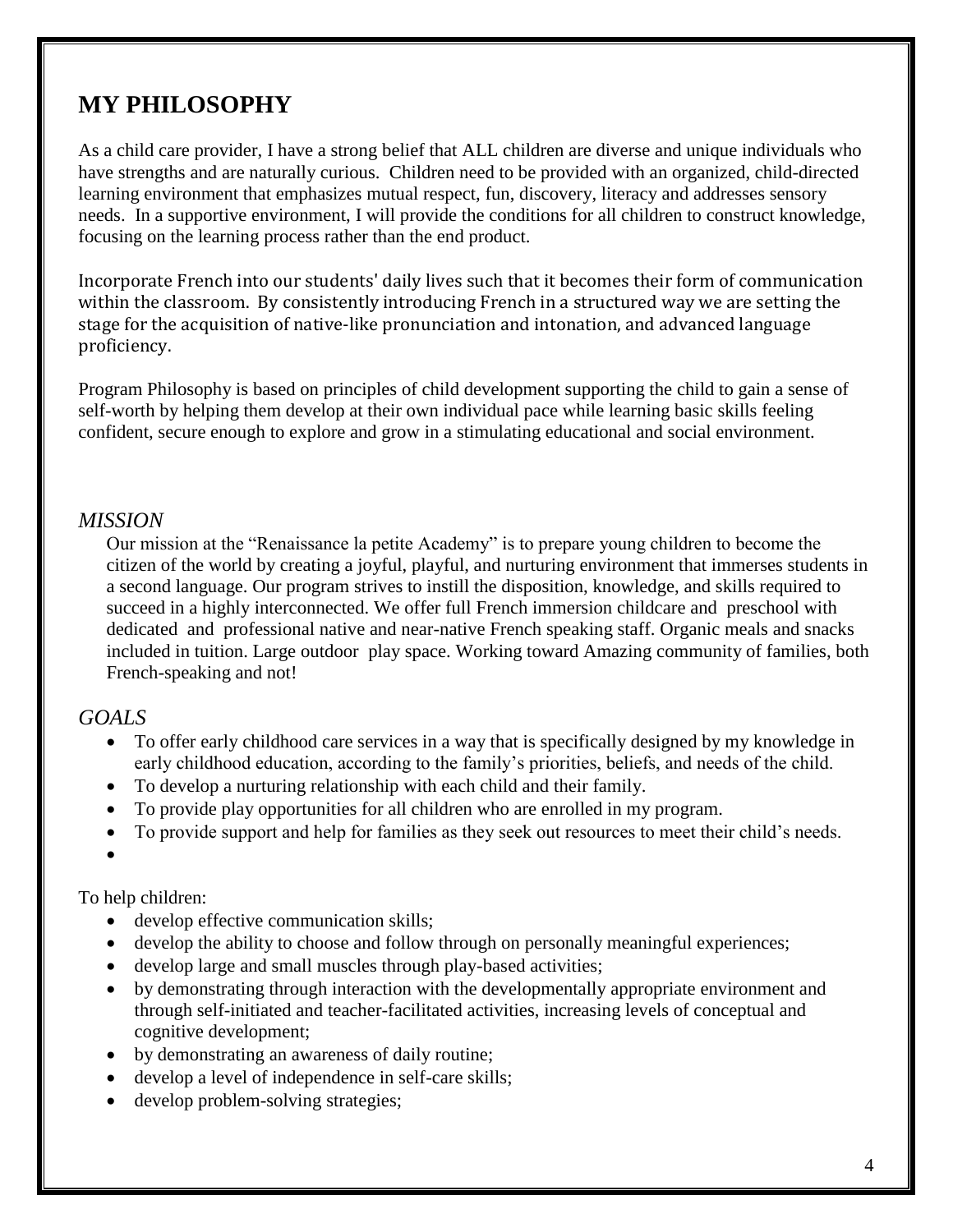- develop aesthetic appreciation as they explore the developmentally appropriate environment around them
- Stimulate early critical thinking, a developmental benefit of language immersion
	- $\rightarrow$  Build the lifelong skill of native French speaking
	- $\rightarrow$  Engender respect for diverse cultural traditions
- We believe that this path promotes confidence and a love of learning, within the context of a fun, engaging, & collaborative environment.

## <span id="page-4-0"></span>*CURRICULUM*

I incorporate a preschool curriculum into our daily activities to support infants and toddlers to have a nurturing, consistent, and loving environment, and to prepare older children for school. I offer individual activities that are specifically designed to help the child grow and develop based on his/her strengths and weaknesses; addressing all areas of development.

I use *The Creative Curriculum® for Preschool* that includes new research and theories from the field of early childhood education into a practical, easy-to-understand approach to working with children and their families. It is a comprehensive curriculum with a clear organizational structure and a particular focus on interest areas.

## <span id="page-4-1"></span>*GUIDANCE AND DISCIPLINE*

I, as a child care provider, will work to create an environment that allows children to explore and be active, without requiring a lot of rules and restrictions. I will use positive guidance, redirection, and settling of clear–cut boundaries that foster the child ability to become self-disciplined. I will encourage children to respect other people, be fair, respect property, and learn to be responsible. I will share with the parents, daily progress of the day both positive and negative. At times, every child misbehaves in one way or another and I will handle each situation individually. I do not advocate "re-punishment" at home for a situation that happened hours earlier. Children respond positively if parents and providers work as a team. Parents may be asked to reinforce expectations.

In order to help protect all children in our care from physical and psychological harm, I have adopted the following guidelines:

- Educate myself as a child care provider and motivate parents about child development and encourage an appropriate understanding of toddler aggressiveness.
- Recognize that toddlers have a very short attention span.
- I will be cautious and keep a record to help determine the cause of frustration that prompts the behavior.

The following is a step plan, which is dictated by child's behavior.

- Parent-teacher conference;
- Written plan for improving behavior;
- Temporary removal from the program (this would require payment to reserve child's slot);
- The above plan is at the discretion of the provider and may be accelerated, if necessary.

Discipline problems are avoided whenever possible by the following techniques: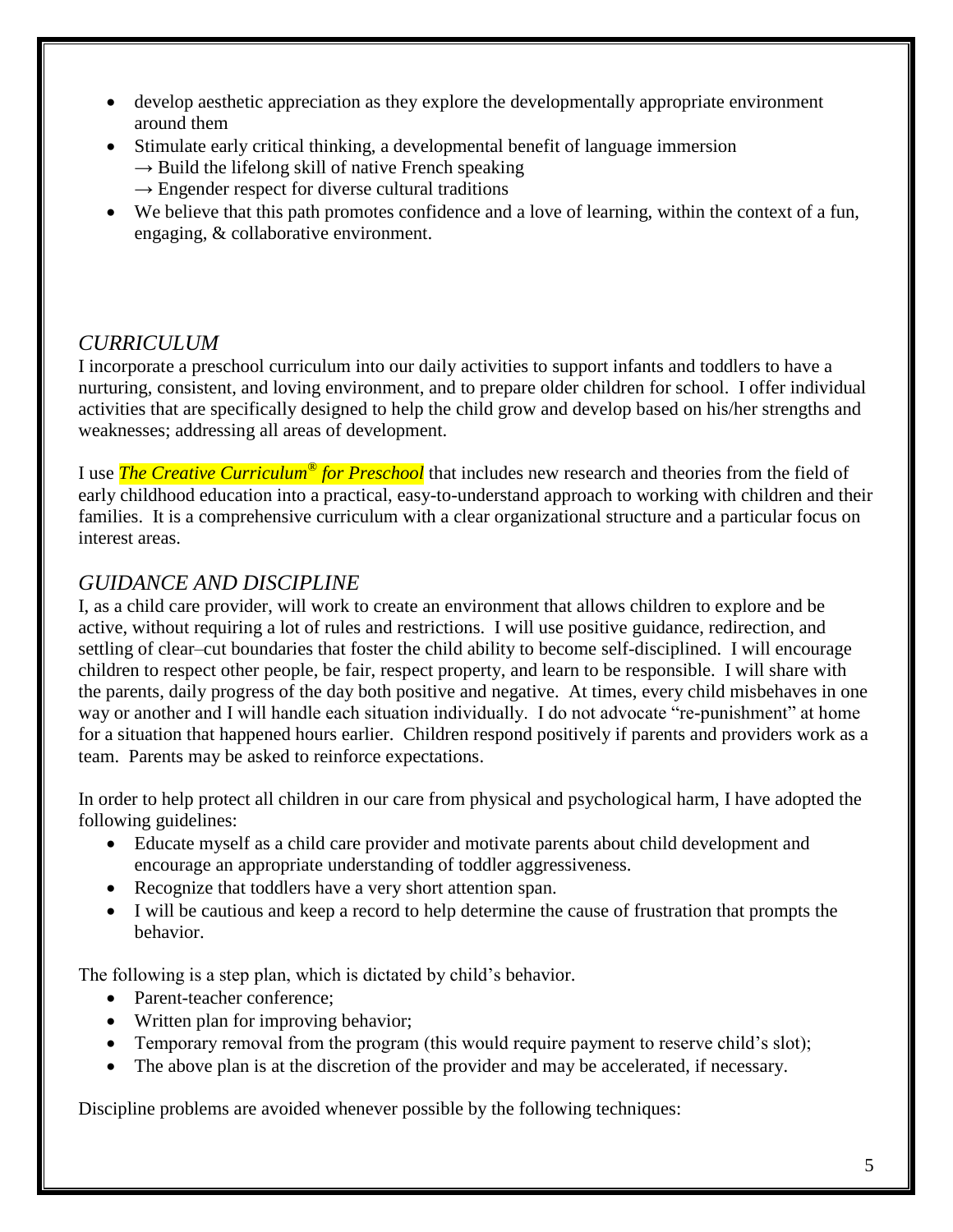- A well-organized room;
- A well-organized routine;
- Offering a wide variety of prepared activities;
- I, as a caregiver, expect parents to cooperate and work together with me in any problem which might exist during the hours of care provided;
- Corporal punishment (hitting and spanking) is not permitted.

# <span id="page-5-0"></span>**ENROLLMENT CONDITIONS**

No child will be denied enrollment on the basis of his/her race or religion. I retain the right to deny enrollment if all our spots for a particular child's age group are filled. I do not make it a policy to deny enrollment on the basis of a child with special needs. However, if after talking with the parents of such a child we realize that I do not have the training, equipment, facilities, etc. to work with the child, we will not accept the child. This is in the best interest of the child, since my goal is to meet the needs of each child. If I am not sure whether or I can meet the needs of a special needs child, I am willing to try.

When a child with a specific need or needs related to a medical condition is enrolled, I work with the parents and the health care provider to develop a special health care plan for that child.

## <span id="page-5-1"></span>*AGES OF CHILDREN ACCEPTED*

We accept the children under  $six(6)$  years old.

## <span id="page-5-2"></span>*DAYS, HOURS, AND PERIODS OF OPERATION*

The Program is open Monday-Friday. We are open from 6 AM to 6 PM, with the exception of **emergency** 

#### \*\*Optional

Children who remain on Extended Hour Period from 6:00PM to 11:30pm will follow the schedule below(PAGE17)

Your fee is based on the hours you contract for, not the hours that I am open. If at times you require an earlier drop off or later pick-up that what we have pre-arranged, you must schedule this in advance. An extra fee may be charged.

## <span id="page-5-3"></span>*TYPE(S) OF SERVICES PROVIDED*

We provide child care for infants, toddlers and preschoolers and school age children before and after school, during vacations and on pupil-free days.

## <span id="page-5-4"></span>*REQUIREMENTS FOR ENROLLMENT*

During the interview you received a checklist which covers the requirements for enrollment. This must be followed in order to enroll your child in my program. All paperwork must be received before your child may start.

Before your child starts the program, it is wise to make a visit with the child during my regular day care hours (mornings are best, since the children sleep in the afternoons). This way your child gets to see what happens in day care and gives him/her a chance to meet the other children and me. This visit is a good time to bring any items you need to leave here (e.g., diapers, extra clothing, etc.). I am required to have a complete change of clothes for each child. If you or your child is very uneasy about day care, at least two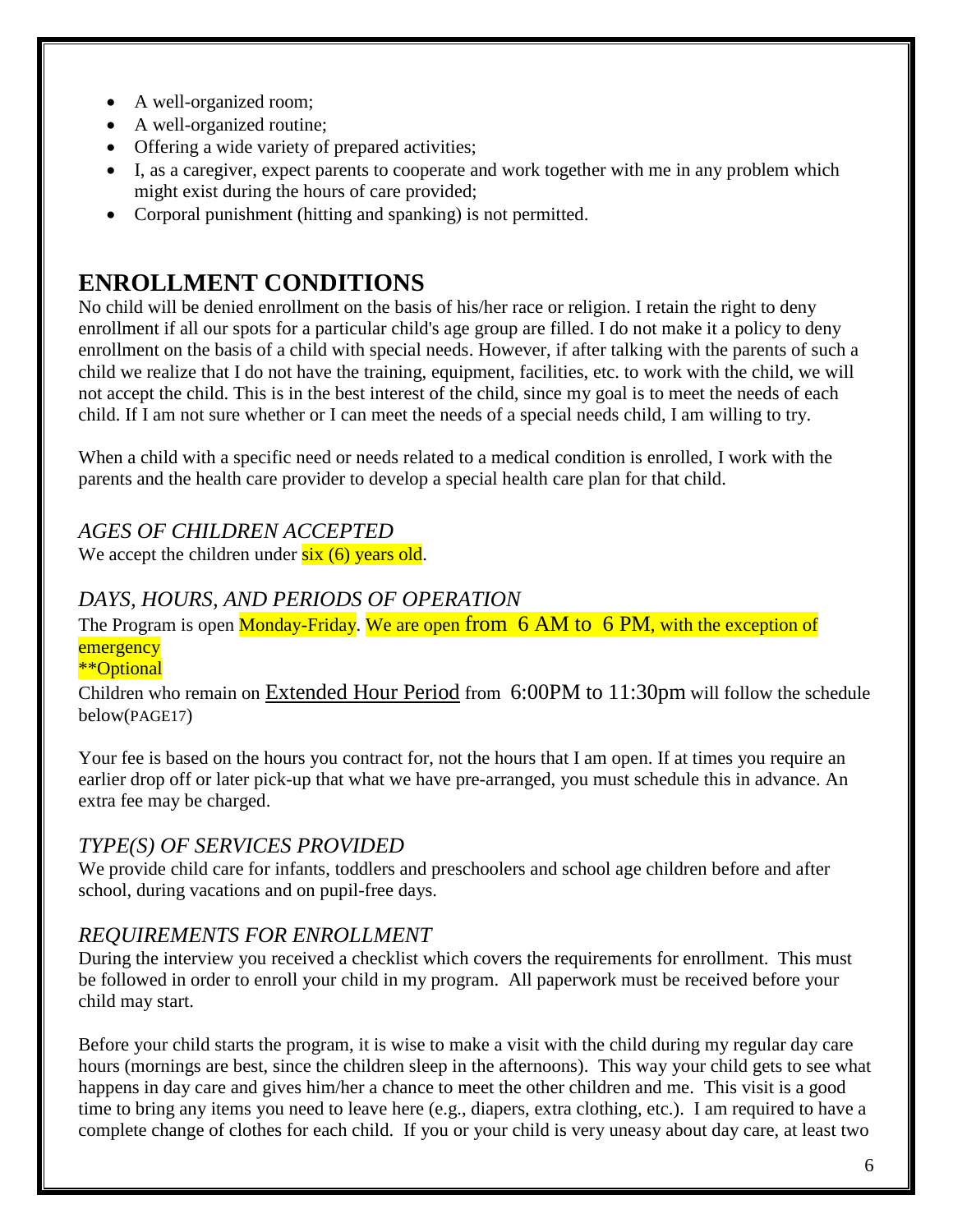visits are recommended: the first during my off hours when your child will not be overwhelmed by the other children and the noise, and will have all the toys available to him/her. During this time I will be able to give your child my undivided attention. The second visit could be during regular day care hours.

The following forms must be completed before your child starts my program:

- 1. Authorization for Child's Emergency Medical Treatment
- 2. Authorization to pick up child (Release Information)
- 3. Child's Annual Health Certification with physical examination (signed by a physician)
- 4. Child's historical information
- 5. Contract and Acknowledgment of Policies
- 6. Emergency Information
- 7. Field Trip Consent
- 8. Food Allergy / Sensibility / Food Preference Consent
- 9. Getting to know your Infant / Getting to know your pre-school age child
- 10. Immunization Record
- 11. Miscellaneous information form
- 12. Oral Health (Dental Provider) Assessment Form
- 13. Permission for Medication
- 14. Permission to Administer Non-Prescription Medication
- 15. Picture Consent
- 16. Registration fee and arrangement of payment
- 17. Registration Record for Child receiving care away from home

## <span id="page-6-0"></span>*WAITING LIST*

In the event that there is no space available for your child, a Waiting List form may be completed. Children will be placed in the waiting list, and as space becomes available in the age appropriate group, parents will be notified.

## <span id="page-6-1"></span>*IMMUNIZATIONS*

Before enrollment in the program, all children must be immunized, unless written opposition to this on religious or medical grounds is on file. In the event that the parent is requesting an exemption from immunization the District of Columbia Immunization Exemption form should be completed by the parent. This form will be kept in the child's file and forwarded to the District of Columbia Department or Health Immunization Program in lieu or a current vaccination report.

# <span id="page-6-2"></span>**PAYMENT PROCEDURES**

You may pay by cash or check, but checks give you a record of your payment to check with my figures at tax time. If a check is returned I will notify you and will ask for payment in cash. After the second returned check, I will accept only cash.

If you get paid every other week and it is easier to pay every two weeks, talk to me and we will work it out.

Day care fees are daily rates paid weekly, on Fridays for the following week.

You are required to pay the weekly fee whenever the center is open, if you have your child scheduled for that day, whether or not the child is in attendance. This fee ensures that the child's spot is held for him/her.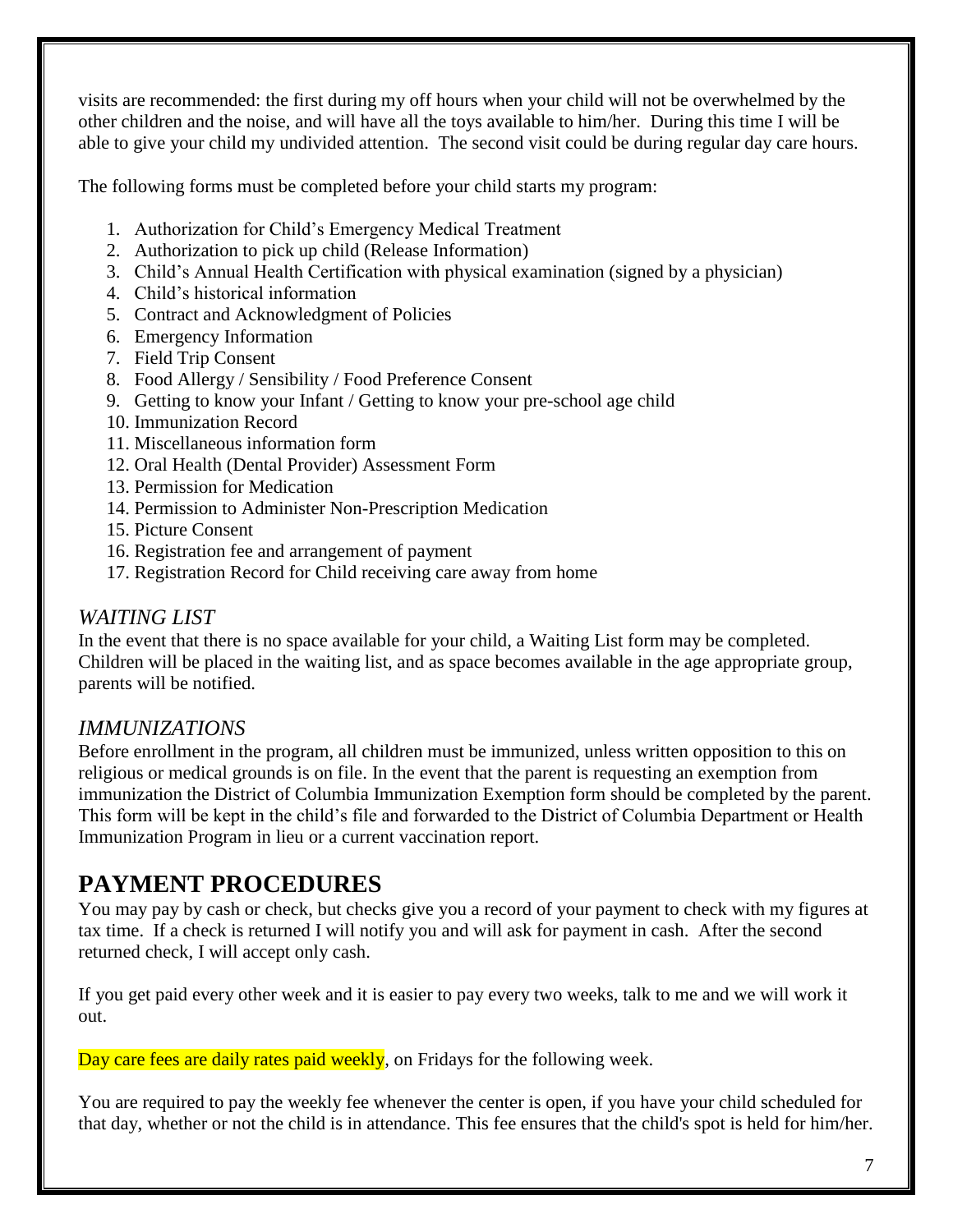## <span id="page-7-0"></span>*REGISTRATION FEE( Not apply for child under subsidy program)*

At the time of acceptance into my facility and the signing of the contract, there will be a \$40 charge.

This charge will be refunded to you as credit after 60 days at my facility. If you leave before 60 days it will not be refunded.

Tuition fees are an enrollment entity and not based on the number of days attendance. Tuition rates are on weekly basis. Payments required on Friday. This may be paid by the month if desire. Simply multiply the number of the weeks by the fee due. More than one month at a time is not allowed.

Tuition will be considered late if not paid by noon on **Friday** and there will be a late charge of  $\frac{$20}{}$ 

A check or money order may be used to pay tuition and made payable to: Renaissance Center

There will be a \$50 charge for returned checks. Checks will not be re-deposited. Payment plus the **\$** 50fee must be paid in cash or money order.

Cash payments should be placed in an envelope with the child's name and amount enclosed. The envelope should be placed in the payment box or given directly to the provider. Parents are required to pay the same weekly fee regardless of the days missed for illness, vacations, national holidays, or weather related closures. No refunds for absence.

For each calendar year a family may take two weeks' vacation while the day care is open at a fee of \$75 per week to hold your time slot. A two-week written notice of this vacation period is required. If no notice or less than two weeks notice is given, a full, weekly averaged fee will be charged. .

## <span id="page-7-1"></span>*I HAVE A STRICT NO PAY-NO PLAY POLICY*

I will give you a two-week notice of any changes in my fees or policies.

## <span id="page-7-2"></span>*TERMINATION OF CARE*

If for some reason you decide to no longer bring your child to my day care, I require a two-week written notice. This will give me time to find a child to fill your child's spot. Payment is due for the two-week notice period whether or not the child is brought to daycare. Any outstanding fees must be paid on or before the child's last day.

If your balance is more than two weeks behind, your child will not be able to continue at the program until balance is paid in full. In the event of an emergency situation, special written arrangements must be made with the provider.

If it becomes necessary for me to resort to legal action to collect fees, you, the parent, will be responsible for legal fees incurred on my part.

If I can no longer watch your child for one reason or another, I will give you a two-week notice, if possible. There might be a time when immediate termination could be warranted, and as we both understand it is not easy to find day care, it is important for policies to be understood and abided by.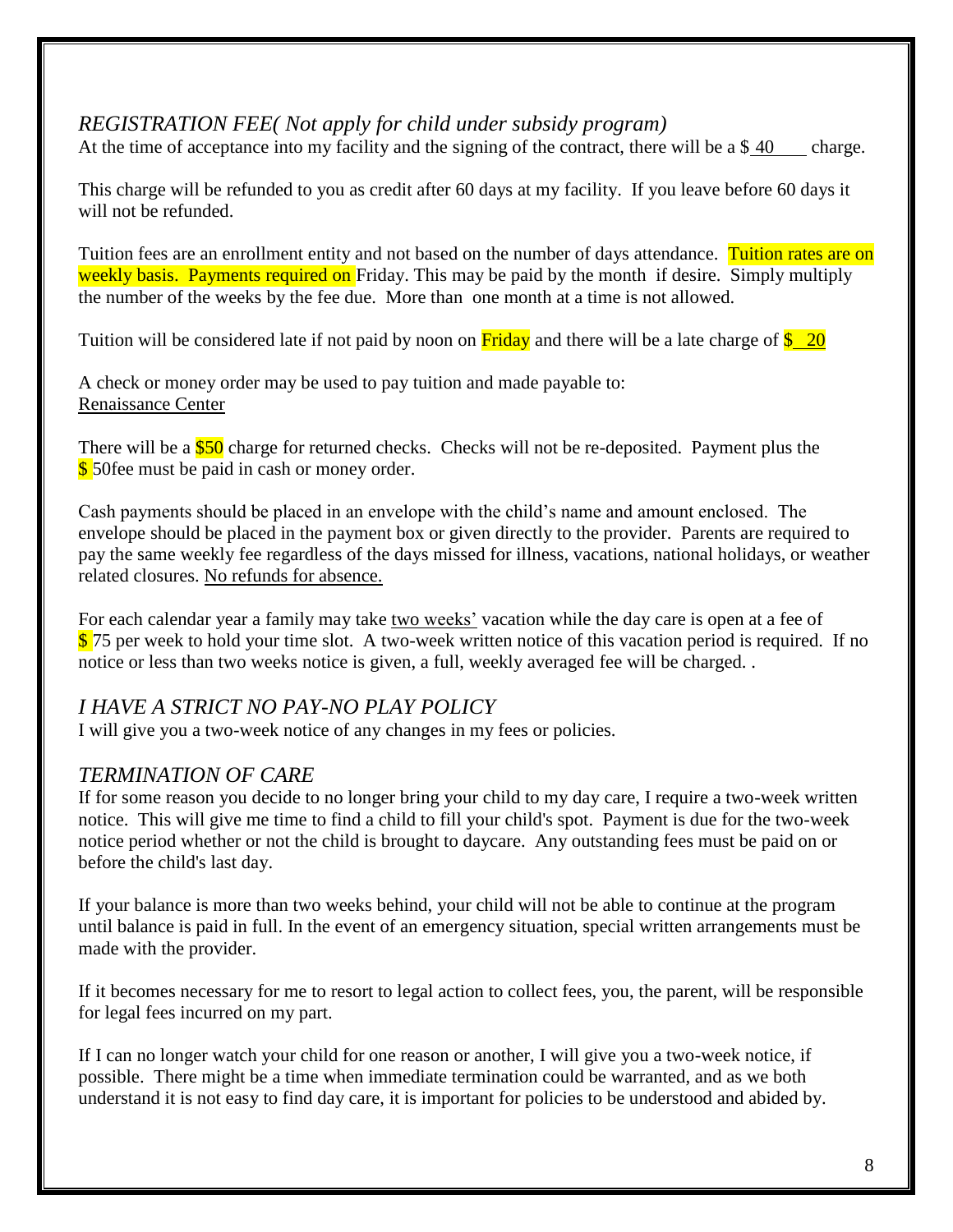Examples of why I would terminate your child's care with or without notice include (but may not be limited to):

\*\*We decide to move (highly unlikely)

- \*\*Failure to complete required forms
- \*\*Lack of parental cooperation
- \*\*Failure of child to adjust to the center after a reasonable amount of time
- \*\*My inability to meet the child's needs without additional staff

\*\*Lack of payment

\*\*Lack of respect for the provider or other children, by the parent or child

\*\*Violence upon any person or child

## <span id="page-8-0"></span>*SUBSIDIZED CHILDCARE PROGRAM*

If you belong to this program, you know that you are responsible to choose your daycare and to file all paperwork needed for approval and for continuing care.

## **OR**

The parents are responsible to apply for the voucher at The Child Care Services Subsidy calling to Child Care Services Division located at 4001 S. Capitol Street, SW, Washington, DC 20032, (202) 727-0284 office or by fax (202) 727-9709. Office Hours are from Monday – Friday, 8:15 am – 4:45 pm.

## <span id="page-8-1"></span>*THE HOMEFRONT'S RULES REGARDING SUBSIDIZED CHILDCARE*

You are responsible for the  $$40$  registration fee, which will not be refundable for this program.

# <span id="page-8-2"></span>**CONFIDENTIALITY**

The information you are providing will be maintained confidential. I will respect your privacy at any given moment. Before any information is shared with anyone outside of my facility, you as the parent/guardian, will be notified in advanced. This policy will be followed at all times, unless disclosure is necessary in an emergency situation and parents/guardians will be notified immediately.

## <span id="page-8-3"></span>*ADMINISTRATIVE RECORDS ON OPERATIONS*

I will maintain all required licenses and permits posted in a place with easy access to all parents to see (Certificate of Occupancy or Home Occupation Permit, all current fire, health and safety inspection approvals, and any variances received).

## <span id="page-8-4"></span>*ADMINISTRATIVE RECORDS ON CHILDREN*

I will maintain a record of your child's information and forms, and will retain these records for three (3) years following the termination of child's enrollment, as it is required by DCMR-29 Regulation.

## <span id="page-8-5"></span>*DISCLOSURE OF CHILD INFORMATION*

A parent/guardian shall provide a written, signed and dated consent before we may disclose individual identifiable information. The consent must specify the records that may be disclosed, the purpose of disclosure, and the identity of the party to whom disclosure may be made. **Consent must be explicitly given, implied consent is not acceptable.**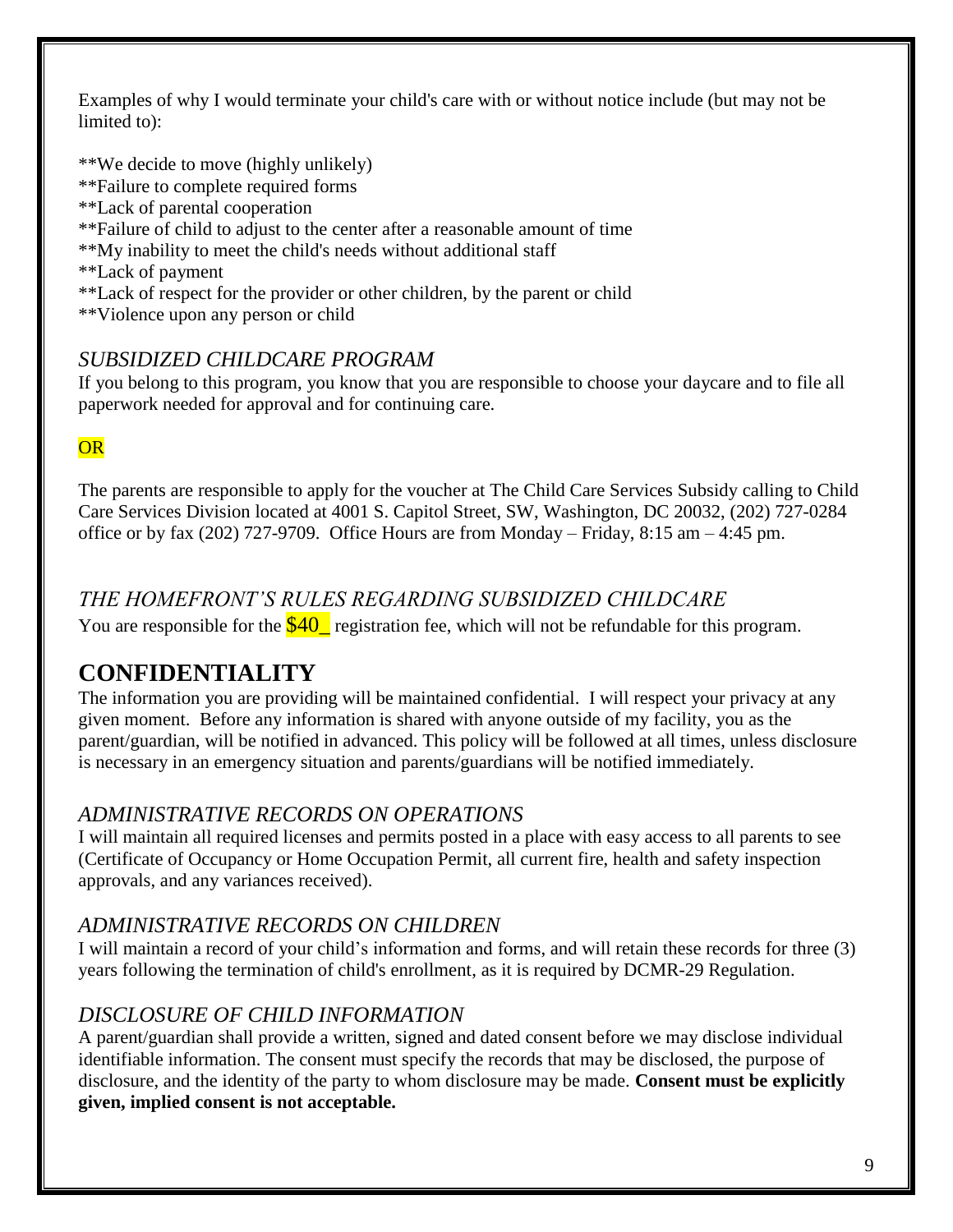## <span id="page-9-0"></span>*WHEN PRIOR CONSENT IS NOT REQUIRED*

Prior consent to access child's records is not required when, we, as a child care provider, have a legitimate educational interest in the release of such child records.

Authorized District of Columbia officials shall have access to all records of the Program, including but not limited to: child, staff and administrative records; financial, tax and inspection records; policies and procedures; and any other information or documentation necessary to determine the Program's compliance with applicable federal and District of Columbia laws and regulations.

# <span id="page-9-1"></span>**TRAINING AND EDUCATION LEVEL OF CAREGIVERS**

All the caregivers involved in my program, including myself, shall meet or will meet all the education requirements described on DCMR-29 Regulation, Chapter 352, and Section 352.1. These education requirements will be accomplished no later than 4 (fours) year from April 2008, which is when the law will be active.

## **OR**

All the caregivers involved in my program, including myself, meet or will meet all the education requirements described on the local Regulation, according to Title 29 DCMR Public Welfare Chapter 3:

- 322. 1: How to Reporting Unusual Incident
- 322.7: (a) Child abuse, neglect, and risk to a child's health or safety, including how to report suspected abuse, neglect, or risk to a child's health or safety;
- 352.1: (b) Have a high school diploma or a General Education Development certificate; (c) Attend an annual regulatory compliance review seminar presented by the Department of Health; (d) (9) hours of training per year; (e) Sudden Infant Death Syndrome; and (g) Certification in First Aid and CPR for children;
- 370: Handling Diapers, Training Pants and Toys" and "Hand Washing Practices"
- 371: Hand Washing Practices
- 372, 373, 374, and 375: Food, Nutrition and Feeding Requirements
- 377: Administration of Medication
- 378: Transportation Requirements (if needed)
- 379: Children with Special Needs
- 399: Definitions for the purpose of the Title 29-DCMR-Chaptter 3

## <span id="page-9-2"></span>*CRIMINAL AND BACKGROUND HISTORY CHECKS*

All the caregivers involved in my program, including myself, have a criminal and background history checks, as required by the Child and Youth, safety and Health Omnibus Amendment Act of 2004, effective April 2000.

## <span id="page-9-3"></span>*ADMINISTRATIVE RECORDS OF STAFF OF FACILITIES AND OF PERSONS RESIDING IN THE HOME FACILITIES*

I maintain, in my facility, the information of every employee and person residing in my facility, as required by DCMR-29, Chapter 327, and Sections 327.1 - 327.7. The information I maintain include:

- (a) Full name, gender, social security number, date of birth and home address;
- (b) Job position (title) and job description;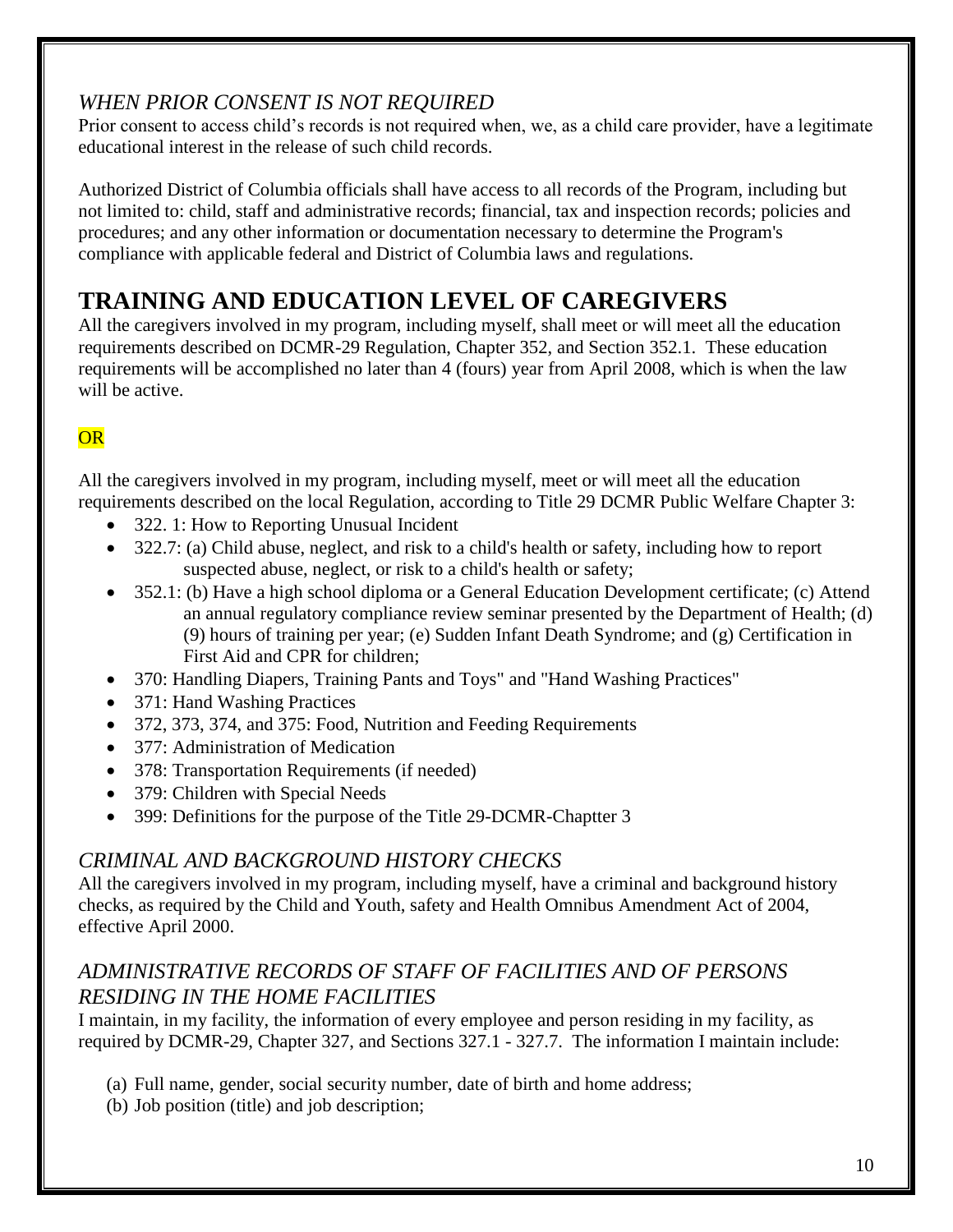- (c) Documentation and results of criminal and background history checks in accordance with this Chapter and with all other applicable federal and District of Columbia laws and rules;
- (d) A copy of employee's resume, required degrees, certificates, transcripts, and letters of reference;
- (e) Verification of the employee's orientation to his/her duties and responsibilities and to the facility's policies and procedures;
- (f) An ongoing record of continuing education;
- (g) First Aid and CPR Certification for children, as required;
- (h) Date of appointment to, or withdrawal from, any position in the facility;
- (i) Reason for withdrawal from a position;
- (j) Employee's health record; and
- (k) Employee's signature

## <span id="page-10-0"></span>*ADMINISTRATIVE RECORDS OF SUBSTITUTE AND OF PERSONS RESIDING IN THE HOME FACILITIES*

I maintain the parents informed about of every substitute and person residing in my house, as required by the local Regulation. The information that I maintain include:

- (a) Full name, gender, social security number, date of birth and home address;
- (b) Job position (title) and job description;
- (c) Documentation and results of criminal and background history checks in accordance with this Chapter and with all other applicable federal and District of Columbia laws and rules;
- (d) A copy of employee's resume, required degrees, certificates, transcripts, and letters of reference;
- (e) An ongoing record of continuing education;
- (f) First Aid and CPR Certification for children, as required;

## <span id="page-10-1"></span>*PROCEDURES REGARDING SANITATION PRACTICES*

All the staff is trained according to child care regulations and has strengthened in the area of sanitation practices addressing everything from hand washing procedures and sanitation practices for minimizing the spread of infection, to policies for administering medications and guidelines for safe sleeping.

## <span id="page-10-2"></span>*REPORTING UNUSUAL INCIDENTS*

In accordance with Section 322.1 to 322.6 of the DCMR, in case that an unusual incident (an incident that may adversely affect the health, safety or well-being of any child or children in the facility) occurs during the time that your child is in my facility I will immediately report the incident to the Office of the State Superintendent of Education, Division of Early Learning, Licensing and Compliance Unit via e-mail at *[ossechildcarecomplaints@dc.gov](mailto:ossechildcarecomplaints@dc.gov)*, phone at (202) 727-1839, or by fax at (202) 727-7295 within 24 hours*.*  I will also inform parents(s)/guardian(s) of each affected child within 24 hours. I will submit a written report of the unusual incident, and fill out the **Unusual Incident Report Form** within twenty-four (24) hours of the incident. Unusual incidents include, but are not limited to, the following: Death of a person occurring within the Facility; Injury to, or illness of, any child that occurs during the hours the child is enrolled in care and that requires hospitalization or emergency medical treatment; Damage to the Facility, or to any Facility vehicle or equipment, that interferes with the capability of the Facility to protect the health, safety and well-being of the children and adults in the Facility; The presence of any individual in the Facility who has, or is suspected of having, a communicable disease that must be reported to the District of Columbia Department of Health in accordance with Title 22 of the District of Columbia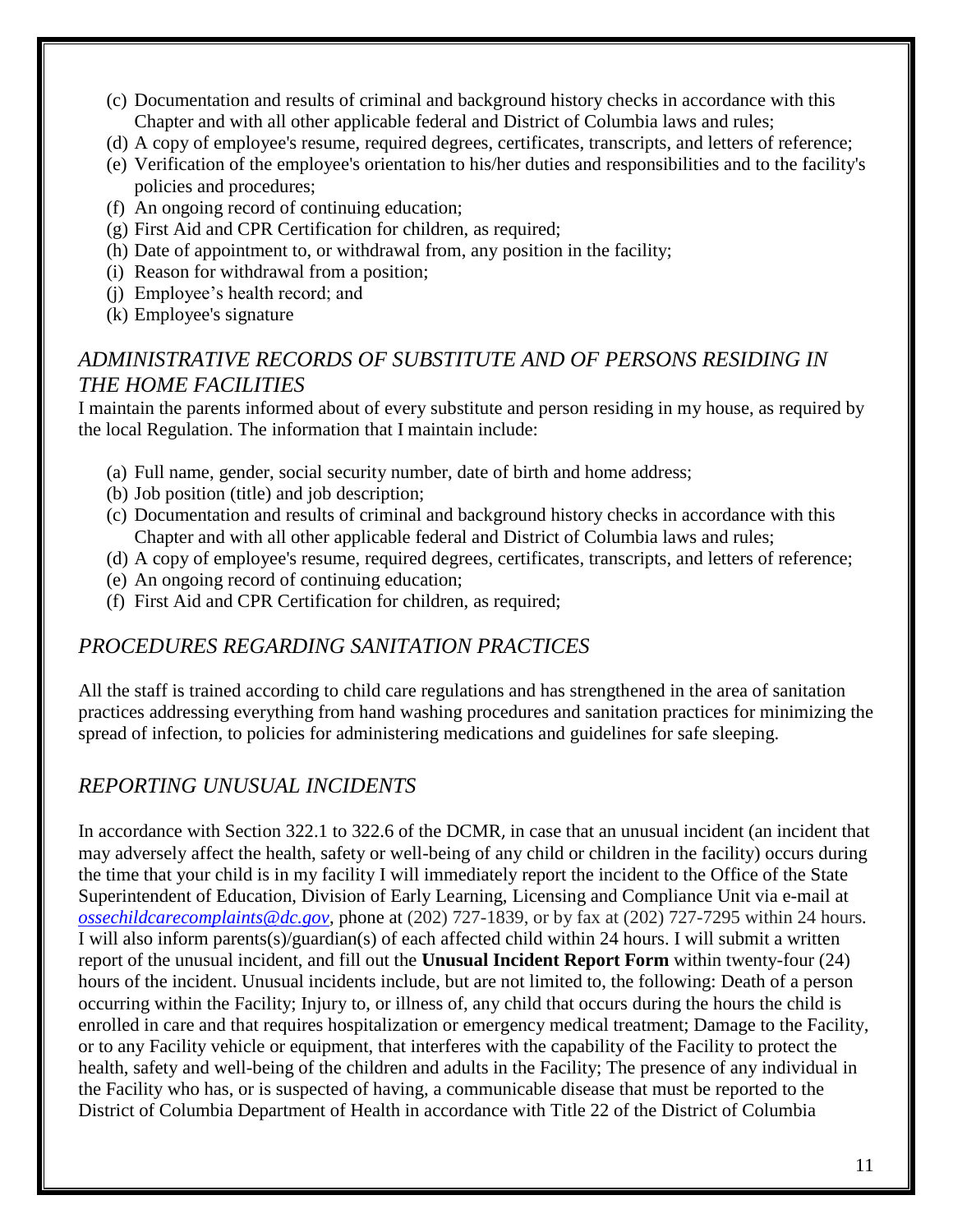Municipal Regulations; The elopement of an enrolled child or any circumstances under which a child is deemed missing or unaccounted for; A traffic accident involving a vehicle owned, maintained, or contracted for by the Facility and in which children are being transported at the time of the accident; and; Any other occurrence at the Facility that involves a response by police, fire, ambulance, or any other emergency service. All documented incidents will be maintained and filed on site for a period of at least 3 years. Staff and parents(s)/guardian(s) of each affected child will receive a copy of the facility policies and procedures for reporting Unusual Incidents and will be asked to sign a form confirming that they have been read and understood.

## <span id="page-11-0"></span>*REPORTING SUSPECTED CHILD ABUSE OR NEGLECT*

In compliance with Section 322.4 to 322.7 of the DCMR, any staff member of my facility who knows or has reasonable cause to suspect that an enrolled child is, has been, or is in immediate danger of being an abused or neglected child will, as required by the District of Columbia Prevention of Child Abuse and Neglect Act of 1977, effective September 23, 1977 (D.C. Law 2-22, D.C. Official Code §§ 4-1321.01 et seq.), make an immediate oral report. We will call and report the suspected abuse and/or neglect to the District of Columbia Child and Family Services Administration hotline at (202) 671-SAFE (202-671- 7233), by fax at (202) 727-6505, by email at  $cfsa@dc.gov$ , or in person at 400 6th Street, SW, Washington, DC 20024. We will also *report the incident to the Office of the State Superintendent of Education, Division of Early Learning, Compliance and Integrity Unit via e-mail at*  [ossechildcarecomplaints@dc.gov](mailto:ossechildcarecomplaints@dc.gov)*, phone at* (202) 727-1839, or by fax at (202) 727-7295 within 24 hours*.* 

Parents must have basic knowledge about this subject and understand the District of Columbia's mandated reporter requirements for all child care providers to comply with the legal requirement to protect the health, safety and well-being of all children.

We will facilitate opportunities to all our staff to attend training regarding child abuse, neglect, and risks to a child's health or safety, including how to report suspected abuse, neglect, or risks to a child's health or safety. All staff members are responsible for reporting suspected child abuse and neglect. Staff and parents will receive a copy of the facility policies and procedures for reporting alleged child abuse and neglect and will be asked to sign a form confirming that they have been read and understood. All documented incidents will be maintained and filed on site for a period of at least 3 years.

## <span id="page-11-1"></span>*NONDISCRIMINATION AND INCLUSION FOR CHILDREN WITH SPECIAL NEEDS*

My program does not discriminate on the basis of race, color, national origin, sex, or disability. My program is dedicated to supporting the goals of the Americans with Disabilities Act.

I will maintain a safe and secure environment for children to explore and achieve success through a variety of recreational activities. I believe in providing quality programs for every participant.

## <span id="page-11-2"></span>*ACCOMMODATIONS FOR CHILDREN WITH SPECIAL NEEDS*

I will make every effort to provide reasonable accommodations. These accommodations include, but are not limited to, attending trainings, use of individualized behavior support techniques, consulting with families and taking other steps to ensure a safe and enjoyable experience for all participants. Participants are encouraged to bring a companion to assist with special accommodations.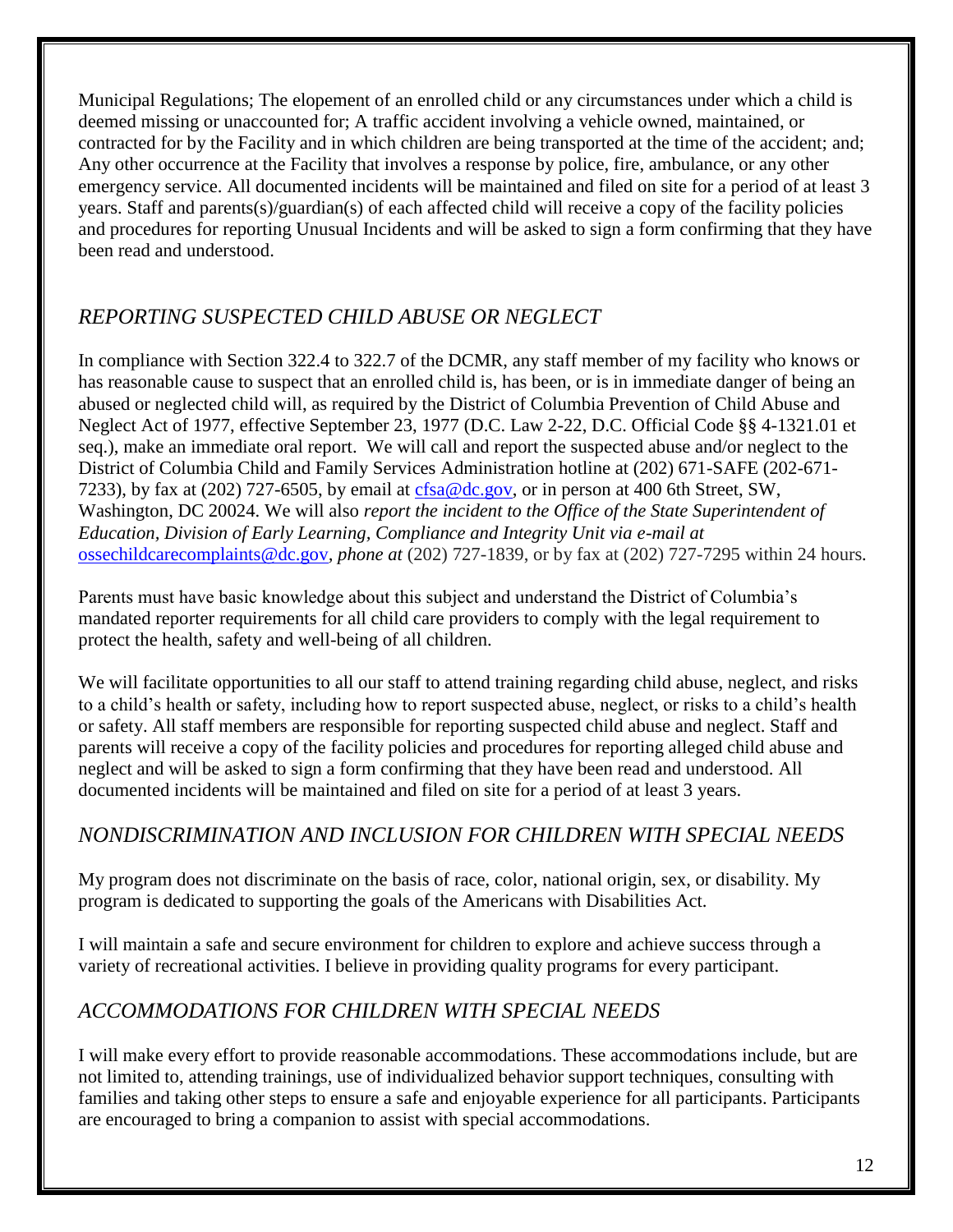#### And/Or

In the event that external service providers are required to visit the home to assist in the care of a child I will consult with families to ensure for the adequate provision of services and to provide a continually safe and enjoyable experience for all participants.

In cases where a child needs a personal care attendant, circumstances should be discussed at length with the provider in order to determine if the level of accommodation required is reasonable for adjustment to home care. Specialized equipment for environmental adaptations should be provided by the family requesting the accommodations. A small program such as mine cannot absorb the costs of these furnishings.

The provider reserves that right to deny care to any child who requires excessive accommodation where continual disruption to the daily program of activities is likely to occur. Such cases may be evidenced after a child has been placed at the home for a trial period.

#### <span id="page-12-0"></span>*EMERGENCY PREPAREDNESS PLAN*

The safety of children and personnel of my program is my highest priority. The purpose of the directive I have in my *Emergency Preparedness Plan* is to provide procedures that will be followed by me and other staff that may be present, to insure the safety of the children being cared for.

Parents will receive a copy of the *Emergency Preparedness Plan* as soon as they sign the parent's contract.

Or

In case of any emergency the parent/guardian will be called.

If we cannot reach either parent, then we will try to reach the individual listed on the child's Medical Emergency Form. The parent/guardian must complete and sign an authorization for emergency medical treatment. Of course, we hope we will never need this authorization, but we want to be sure your child receives the attention he/she needs should such an emergency arise.

If a child is injured while in our care, our first step is to administer First Aid, as necessary. In the event we cannot contact the parent/guardian or doctor designated on the application, we will see that your child receives the emergency medical treatment he/she needs from a doctor or hospital. The parent/guardian will be expected to assume the responsibility for any resulting expense.

#### <span id="page-12-1"></span>*EMERGENCY EVACUATION PLAN & FIRE DRILLS*

I have prepared an Emergency Evacuation Plan that is exposed in visual areas where children and parents can see.

I conduct monthly fire drill practices with the purpose that all children learn how to evacuate in case of real situation. Our evacuation location is at 202 Riggs Rd NE Washington dc 20011 near the bridge before fort totten metro. I keep a record of all the fire drills executed (Fire Drill Log).

## <span id="page-12-2"></span>**ARRIVAL AND DEPARTURE**

Arrival: Program opens at 6:00 AM.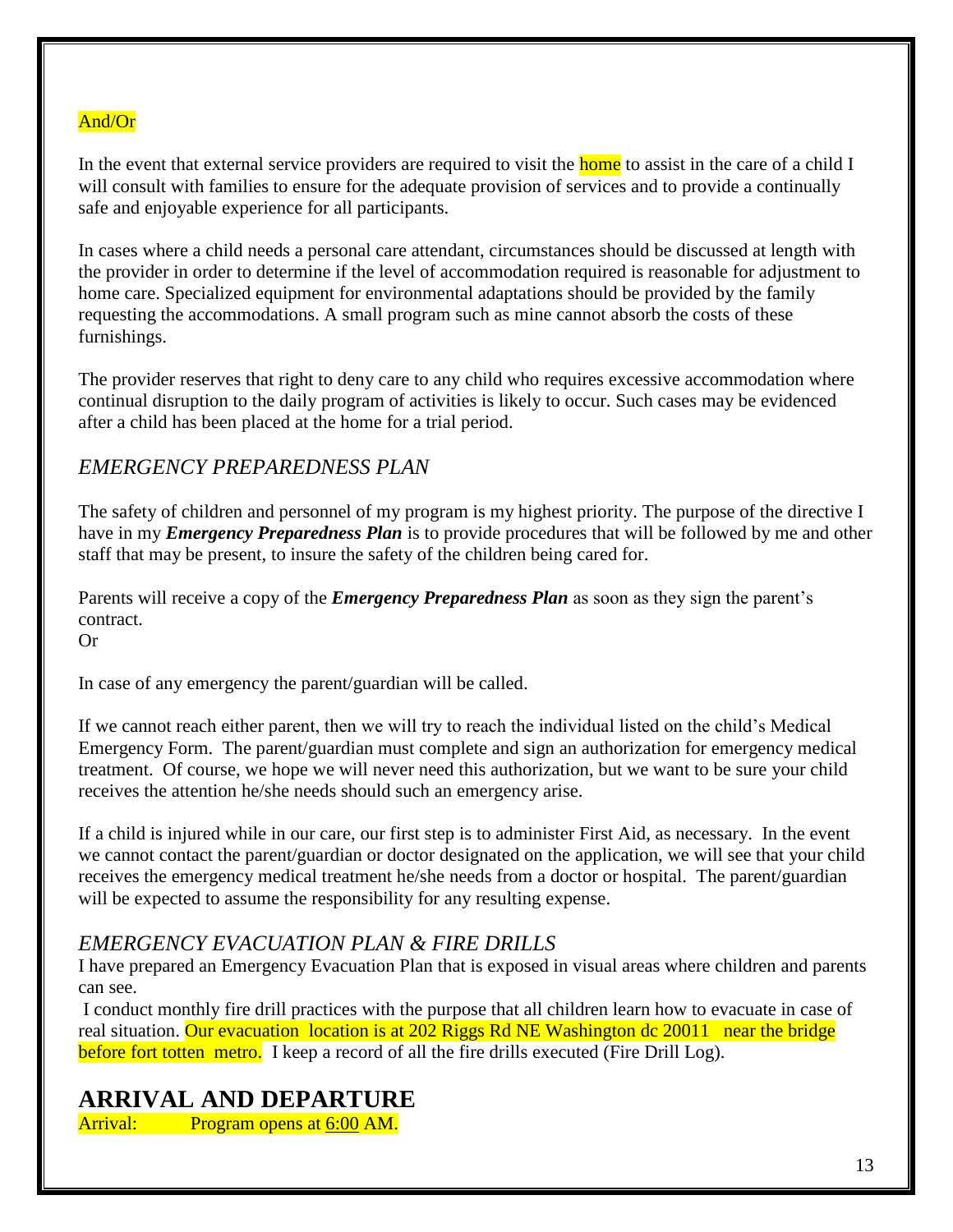#### Departure: Program closes at 6:00 PM

#### \*\*Optional

Children who remain on Extended Hour Period from 6:00PM to 11:30pm will follow the schedule below(PAGE17)

It is important that children be picked up on time. If someone other than you, the parent, is going to pick up any child at the end of the day, we will require that the provider be notified in advanced with a writing consent form. A list of the names of persons that are authorized to pick up your child is kept in the child's file. Picture identification will be required before the child is released.

#### <span id="page-13-0"></span>*EARLY/LATE PICK-UP FEES (Not apply for child under subsidy program)*

My time is very valuable to me, as is yours to you and I expect that you follow your schedule, if you are early or late, you will be charged a fee of: **\$10per every 15 minutes**. This charge is due promptly, at the time child is picked up.

#### <span id="page-13-1"></span>*PARENT COMMUNICATION*

I welcome and encourage parents to participate in their child's daily routine and to "pop in" at any time. Please feel free to join in, play with us, observe and/or help.

I will endeavor to keep in touch with parents as often as possible. I will make every attempt to involve parents/guardians in all aspects of my program.

#### <span id="page-13-2"></span>*REQUIREMENT FOR UNLIMITED ACCESS:*

District of Columbia care providers under contract with the Office of the State Superintendent of Education, Division of Early Childhood Education are required to comply with federal stipulations regarding parents and guardians right to unlimited access to their children. This policy states that parents and guardians may contact a child by visiting or calling the child at any time that the child is in care.

#### <span id="page-13-3"></span>*PROBLEMS / COMPLAINTS*

I will always do MY best for all parents. I will put great effort into maintaining quality service. If the parent or guardian is not happy for any reason, or something does not work out as they expected, I ask them to bring it to my attention so that we can work it out. I will also keep an open mind and make changes to suit the parent's expectations if possible.

If there are any problems or complaints, I will appreciate it if the parents/guardian fills out the **Complaint Intake Form** that is included in your child's initial forms package.

If I do not resolve the complaint within 24 hours, parents can contact the Office of the State Superintendent of Education, Licensing and Compliance Unit, at (202) 727-1839.

#### <span id="page-13-4"></span>*ATTENDANCE*

It is very important for all children to attend the program regularly at their scheduled time. If for any reason your child needs to miss a day, please call us to inform us of the absence.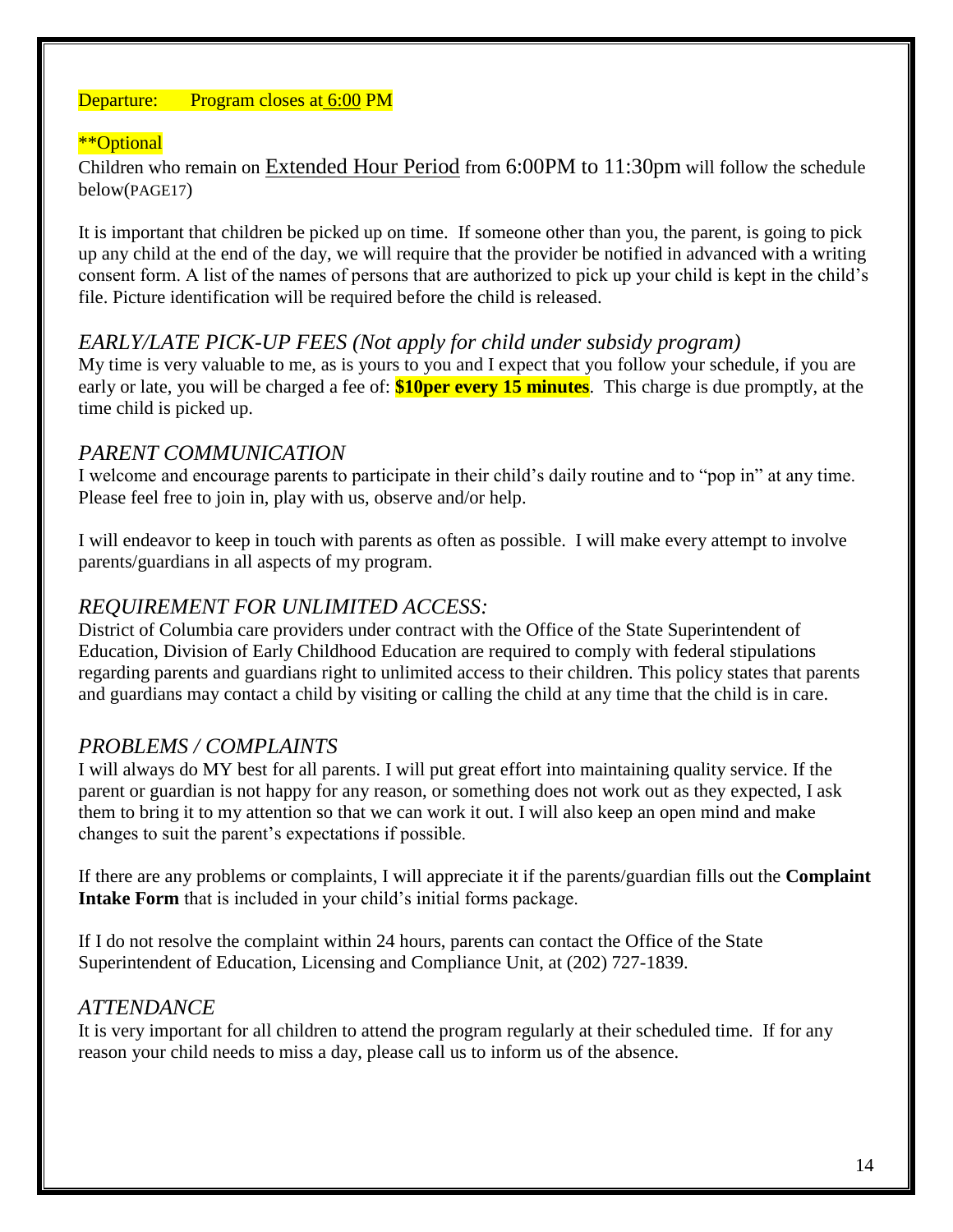#### <span id="page-14-0"></span>*BAD WEATHER*

Listen to the radio, or watch the news, for weather related announcements. Based on the weather and local school closings, I will be closed on a county-wide basis. For example, if the Public School of District of Columbia is closed, I will close too. If there is a two-hour delay we will be open.

#### <span id="page-14-1"></span>*BEREAVEMENT:*

In the case that a child loses a family member due to death, he/she is allowed to miss the program 3 days/weeks. Parents/guardians should call my program to inform me of the child's absence

In extreme cases of consistent absences, the following actions will be taken: after two days of absence without notice, I will make a phone call to the parent/guardian to know what is happening.

#### <span id="page-14-2"></span>*HOLIDAYS*

Holidays that are paid as part of my benefit, include:

| <b>MONTH</b> | <b>DATE</b>                         | <b>HOLIDAY</b>              |
|--------------|-------------------------------------|-----------------------------|
| January      |                                     | New years day               |
| January      | 3 <sup>rd</sup> Monday of the Month | Martin Luther King, Jr. Day |
| February     | 3 <sup>rd</sup> Monday of the Month | President's Day             |
| April        | 16                                  | <b>Emancipation Day</b>     |
| May          | 28                                  | Memorial day                |
| July         |                                     | Independence day            |
| September    |                                     | Labor day                   |
| November     | 11                                  | Veteran's day               |
| November     | Last Thursday of the Month          | Thanksgiving day            |
| November     | Last Friday of the Month            | Day after Thanksgiving day  |
| December     | 24                                  | Christmas eve               |
| December     | 25                                  | Christmas day               |
| December     | 31                                  | New years eve               |

In addition, we follow the Public School or Government calendar in case of inclement weather conditions or other safety situations.

#### <span id="page-14-3"></span>*PERSONAL LEAVE*

I will take 5 personal or sick days paid per year, of course sick days cannot be scheduled but I will try to give you as much notice as possible. A personal day might be taken for a class or important event that will be scheduled with a two-week notice.

If I experience an extended illness or an unforeseen situation and if my substitute is not able to replace me; and these situations cause me to close my facility, there will be no charges for those days.

You as a parents/guardian are required to find alternate care for these days.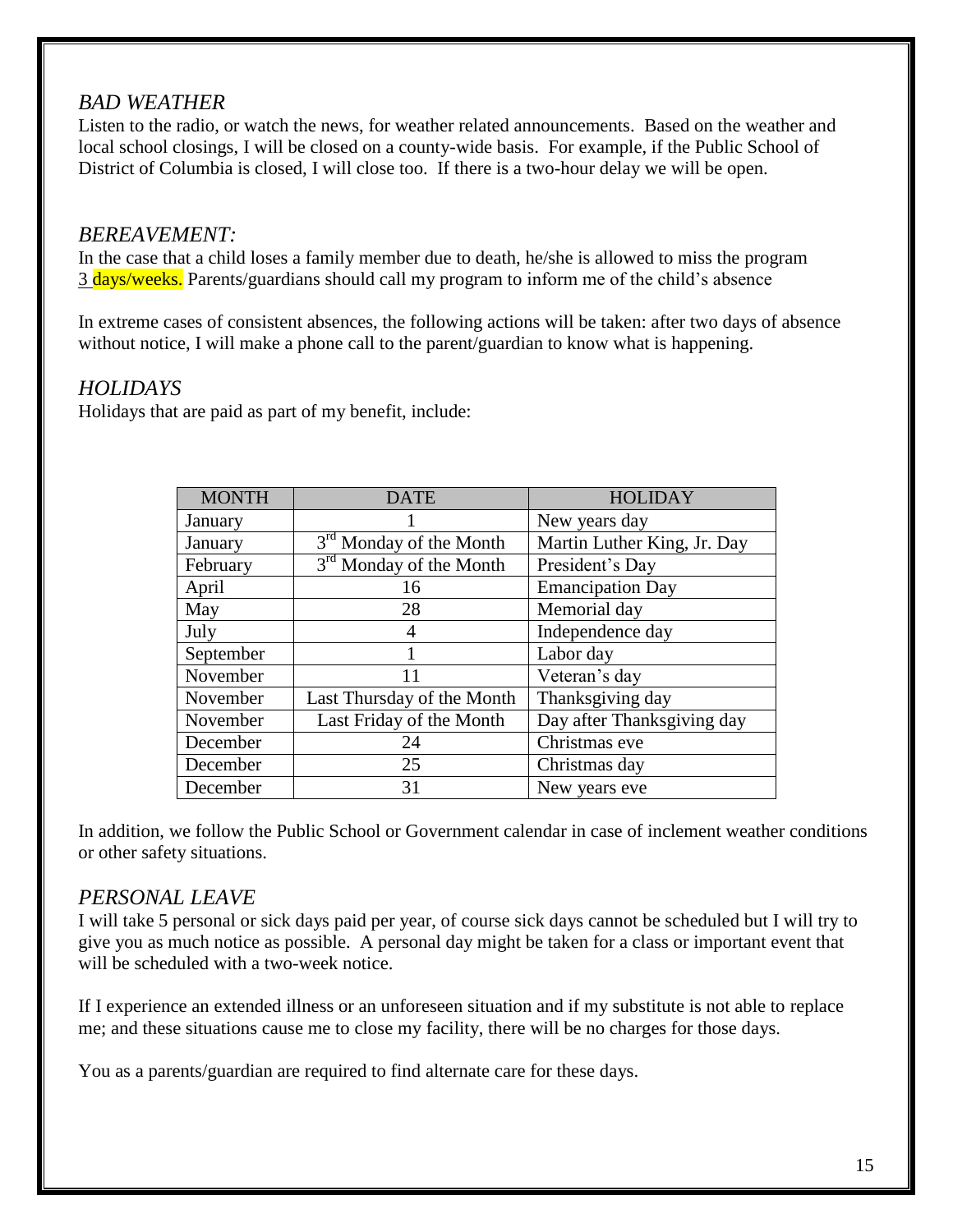## <span id="page-15-0"></span>*SIGN IN / SIGN OUT*

Each day upon arriving, the parent is required to sign his child in, noting the time arrived. A sign-in/out pad, pens, and a clock are all located by the door. This is to be followed by signing the child out when they leave. This gives me a written record of the child's attendance, hours, and who brought/picked up the child.

## <span id="page-15-1"></span>*RELEASING YOUR CHILD*

My normal procedure is to release the child only to the parents or someone whom the parents have designated. If someone other than the parent is to pick the child up, please notify me ahead of time. A verbal notice is fine on that day if this person is on the list of those authorized to pick up your child. If the person is not on that list, I must have a written permission to release your child.

One of the forms you are required to complete designates who may pick the child up if there is an emergency and you cannot contact me. Please make sure those listed are persons with whom you would allow your child to leave if that person showed up at my door and said, "I need to take this child with me." Those on the list should also be people I could call in the event something happened and you are not able to pick up your child.

Please inform your emergency contact that if I do not know them and the child is too young to recognize them, I will ask for identification. I do not mean to offend them, this is simply a measure taken for the child's protection.

## <span id="page-15-2"></span>*BIRTHDAY PARTIES*

As a provider I believe birthdays are very special to each child. The program will allow healthy treats and favors to be brought in for the child's special day. Balloons, hard candy, or gum is prohibited at all times. Parents should notify the provider one week in advance and provide the necessary paper products.

## <span id="page-15-3"></span>*RESTRICTIONS THAT APPLY*

Must be scheduled by the  $\frac{1 \text{ days}}{1 \text{ days}}$  of the month Space limited to 5 children – first come first serve

## <span id="page-15-4"></span>*RELIGIOUS PRACTICES*

I feel that religious teaching should be left to the parents. If you have any restrictions or concerns, please feel free to address them to me.

We usually have parties at Christmas, Easter, Halloween, etc. If you do not wish to have your child participate in these, please let me know.

# <span id="page-15-5"></span>**DAILY SCHEDULE**

Babies, Infants and Toddlers will not necessarily follow a set schedule. They are not capable of sitting still for circle time, may need a morning nap, etc. This is one reason our daily schedule is not "set in stone."

Children develop differently, and activities will be done at their own pace.

We will remain flexible throughout the day and adjust as the children's needs change.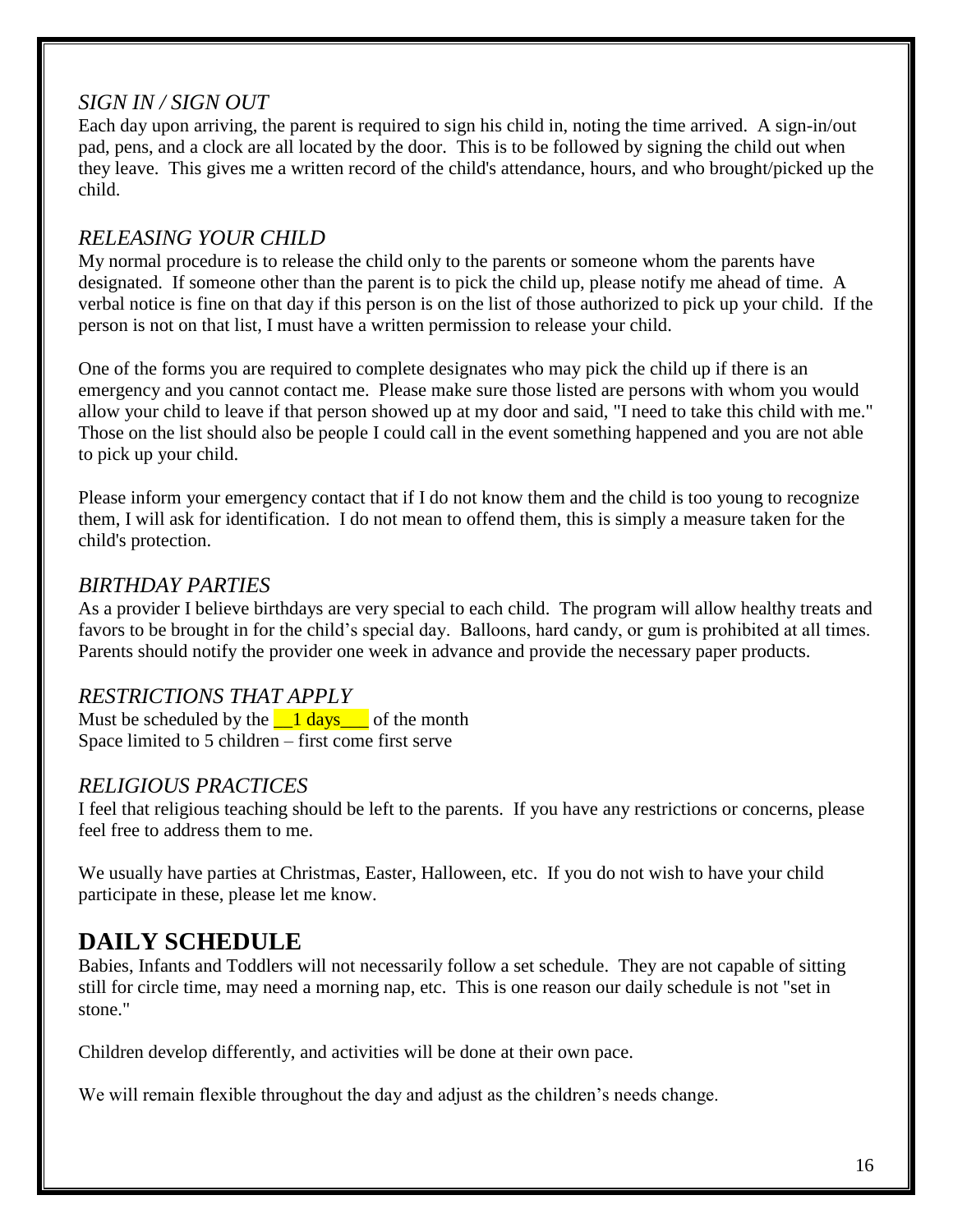| <b>DAILY SCHEDULE</b>      |                                |                                                   |  |  |  |  |
|----------------------------|--------------------------------|---------------------------------------------------|--|--|--|--|
| <b>Schedule</b>            | <b>Activities</b>              | <b>Description</b>                                |  |  |  |  |
| $7:00 - 8:00$ AM           | Greeting children / parents    | Welcome; Put away personal items (coats,          |  |  |  |  |
|                            |                                | lunch, backpacks, etc.)                           |  |  |  |  |
| $8:00 - 8:30$ AM           | <b>Breakfast</b>               | Wash hands; clean-up, set-up breakfast.           |  |  |  |  |
|                            |                                | Breakfast made available until all children       |  |  |  |  |
|                            |                                | finished                                          |  |  |  |  |
| $8:30 - 8:40$ AM           | Circle Time                    | Welcome;                                          |  |  |  |  |
|                            |                                | Talking about weather;                            |  |  |  |  |
|                            |                                | Sing or read, etc                                 |  |  |  |  |
| $8:40 - 10:10$ AM          | Free Choice                    | Promoting milestone development;                  |  |  |  |  |
|                            |                                | All areas open for free playing                   |  |  |  |  |
| $10:10 - 10:40$ AM         | Divide Into Small Groups       | Direct activities - learning activities according |  |  |  |  |
|                            |                                | to curriculum plan for different ages (colors,    |  |  |  |  |
|                            |                                | forms, sizes, vocabulary, etc.)                   |  |  |  |  |
| $10:40 - 11:30$ AM         | <b>Outdoor Activities</b>      | Neighborhood walks, water play, sand box, etc.    |  |  |  |  |
|                            |                                |                                                   |  |  |  |  |
| $11:30 - 12:30 \text{ PM}$ | Lunch (before and after Lunch) | Wash hands;                                       |  |  |  |  |
|                            |                                | Clean-up,                                         |  |  |  |  |
|                            |                                | Personal hygiene (brush teeth, diapering, etc.)   |  |  |  |  |
| $12:30 - 1:00$ PM          | Transition to rest time        | Reading story books,                              |  |  |  |  |
|                            |                                | Restroom;                                         |  |  |  |  |
|                            |                                | Take a nap.                                       |  |  |  |  |
| $1:00 - 3:00$ PM           | Rest (Nap Time)                | Supervision while sleeping;                       |  |  |  |  |
|                            |                                | Soft music.                                       |  |  |  |  |
| $3:00 - 3:30$ PM           | Wake up / Snack time           | Put cots away;                                    |  |  |  |  |
|                            |                                | Diapering/Restroom;                               |  |  |  |  |
|                            |                                | Snack;                                            |  |  |  |  |
|                            |                                | Clean-up.                                         |  |  |  |  |
| $3:30 - 4:30$ PM           | <b>Outdoor Activities</b>      | <b>Outdoor Activities</b>                         |  |  |  |  |
| $4:30 - 5:30$ PM           | <b>Table Games</b>             | Playing in groups;                                |  |  |  |  |
|                            | Preparation to go home         | Theater, puppets, games;                          |  |  |  |  |
|                            |                                | Activities to promote and stimulate social-       |  |  |  |  |
|                            |                                | emotional development while waiting to go         |  |  |  |  |
|                            |                                | home.                                             |  |  |  |  |
|                            |                                | Diapering                                         |  |  |  |  |
| $5:30 - 6:00$ PM           | Leaving                        | Good bye / go home                                |  |  |  |  |

## <span id="page-16-0"></span>*TOLIET TRAINING*

When you feel your child is ready for toilet teaching, I ask that you begin this teaching at home. I will follow through and encourage your child while in my care. Please keep in mind that the activity level here can distract your child from responding to an urge to use the potty, more so than at your home. Therefore, I will continue to use diapers or pull-ups until your child can and will announce that he/she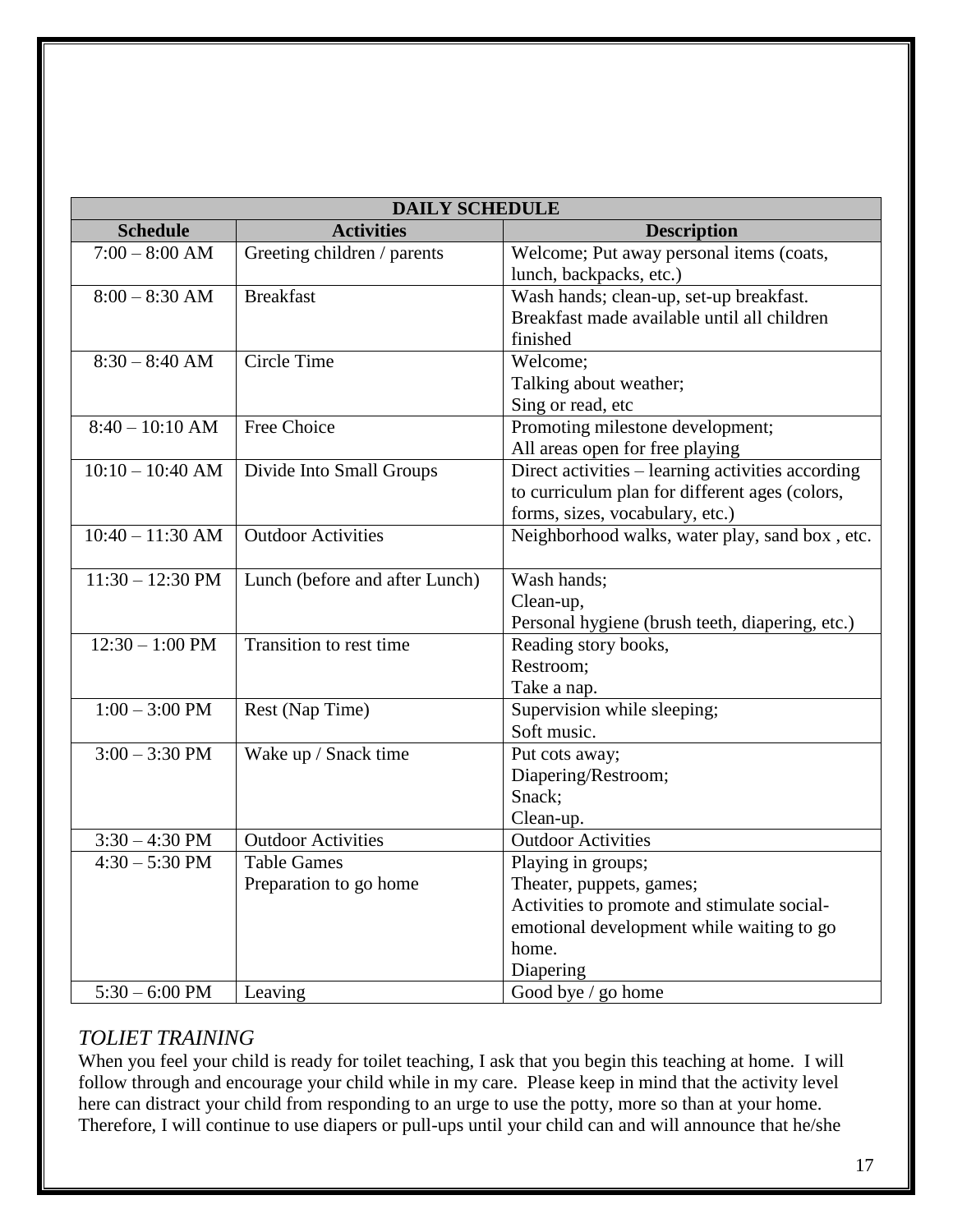must use the bathroom and can control his/her bladder and bowels for a few minutes beyond that announcement. When the child has reached this point, training pants (5-ply, not plain terry cloth) with plastic pants may be used.

When accidents are only happening once every other week, 5-ply training pants will be used without plastic pants. Do not bring your child in panties or underwear until he/she has naptime and bedtime control established.

I also ask that during toilet learning, the child be dressed in "user-friendly" clothing as much as possible. The best items are shorts and pants with elastic waists, or dresses for girls. Try to avoid really tight clothing, pants with snaps and zippers, and overalls as often as you can. Your child will want to help pull pants, etc. up and down, plus, clothing with too many "gadgets" makes it harder to get the child on the potty in time.

#### <span id="page-17-0"></span>*NAP/REST/SLEEPING TIME*

- I will provide a safe, warm, quiet place for your child to rest.
- Children two and older will rest on a mat or sleeping bag in a quiet room.
- Children under the age of two will always be in a crib.
- Children who wake up before the rest of the children will be guided in finding a quiet time activity to engage in, that will not disturb any sleeping children.
- *I do not wake a sleeping child during naps.*

#### \*\*Optional

Children who remain on Extended Hour Period from 6:00PM to 11:30pm will follow the schedule below. They will have a before-bed-time routine in accordance and consultation with each child's parents/guardian. Each child's age and developmental needs will be taken into account. On the first day of enrollment, I will document the routine in the child's record.

#### **EVENING TIME SCHEDULE:**

While in our care, your child will enjoy a curriculum focused on health and wellness created weekly by

our Evening Care Coordinator based on your child's interests and developmental level. Our evening care

schedule is as follows:

6:00PM-6:45PM – Dinner.

6:45 PM -7:00 PM – Clean Up/ Transition Activity

7:00 PM -7:15 PM – Large Group Gross Motor Activity

7:15 PM -7:45 PM – Free Choice Learning Centers

7:45 PM -8:45 PM - Homework Time for School Age Children

8:45 PM -9:00 PM –Snack time

9:00 PM -9:15 PM -Dental Hygiene i.e. proper tooth brushing techniques

9:15 PM -9:30 PM - Story Telling

9:30-11:00- Rest time period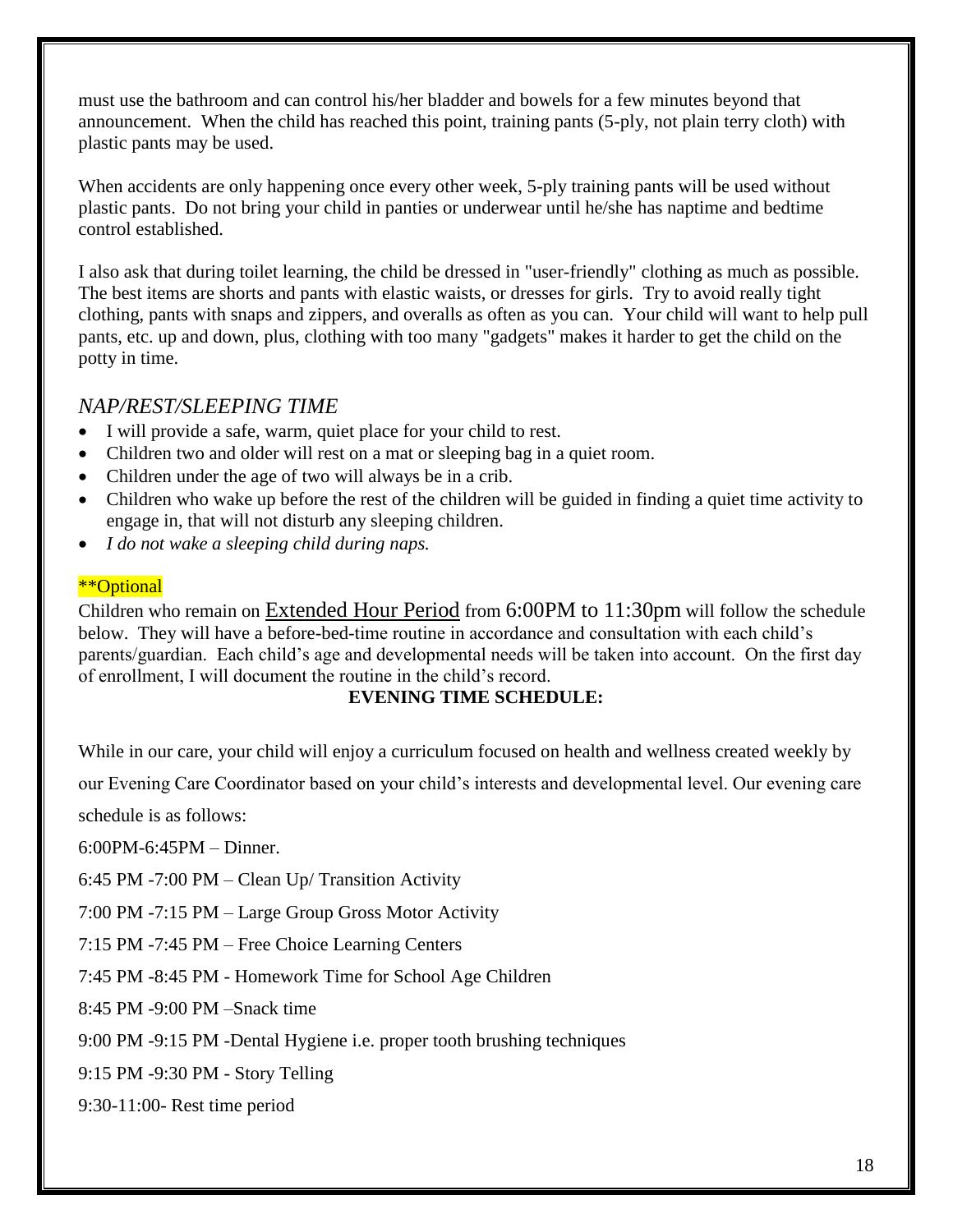9:30PM – 11:00 PM Provider will remain alert to check the child, take him/her to the bathroom, if needed, and stay alert waiting for parents to pick-up the child. 11:00- 11:30 a.m.- Departure / Pick-up Time

**Please let the Coordinator know if your child has any allergies, is in diapers (please bring your own diapers and wipes), is potty-training, or has any other consideration we need to be aware of.** Parents/guardians should provide appropriate clothing for the child to wear while sleeping.

## <span id="page-18-0"></span>*BATH/SHOWER*

Bath/shower time is part of my extend hour program routine, with a written consent from the parents:

- This routine will occur before bed time;
- For infants,  $3 24$  months, I will use a special baby tub, which will be sanitized before and after each use.
- Bath products used with each child should be provided by parents.
- For children 24 months and older, they may be expected to take care of their own bath/shower, under my help and supervision.
- I never give a child a bath unless parents request and sign the appropriate consent form.

## <span id="page-18-1"></span>*HOMEWORK ROUTINE FOR SCHOOL-AGED CHILDREN*

I will establish a homework routine, ensure that child is afforded quiet time in a specific area. I will provide assistance with child's homework, when needed. I will document the child's routine on his/her file. I will keep parents updated with child's progress.

## <span id="page-18-2"></span>*INDOOR PLAY*

Indoor play constitutes in the majority of our play time (when the entire year is averaged). I provide a variety of age-appropriate toys for your child to play with. Since the ages of the children I care for vary, all the toys I have are safe for even the youngest child. It is preferred that no toys are brought from home. I will not be responsible for toys from home that are broken or lost in my program. The responsibility remains with the child and the parents.

## <span id="page-18-3"></span>*OUTDOOR PLAY*

Please dress your child appropriately for the current weather, and in play clothes (with shoes that adequately protect the feet and are not slick-soled -- tennis shoes are a good choice). When the weather cooperates we will spend time outdoors, ranging from a walk to more outdoor activities. Our preferred location for outdoor play will be our playground.

## <span id="page-18-4"></span>*FIELD TRIPS*

Throughout the year, walking trips are made to special places in the neighbors of interest to the children. A notice will be sent home in advance, informing parents of the destination, time, and date. I will also include a permission slip to be signed and returned. Parents are always welcome to accompany us.

# <span id="page-18-5"></span>**HEALTH/ILLNESS POLICIES**

The Health Services guidelines will be used by the program for "exclusion for ill children" as follows: if a child becomes ill during the day, the child will be separated from the group and the parent will be called to pick the child up immediately. The parents are expected to make arrangements for their child to be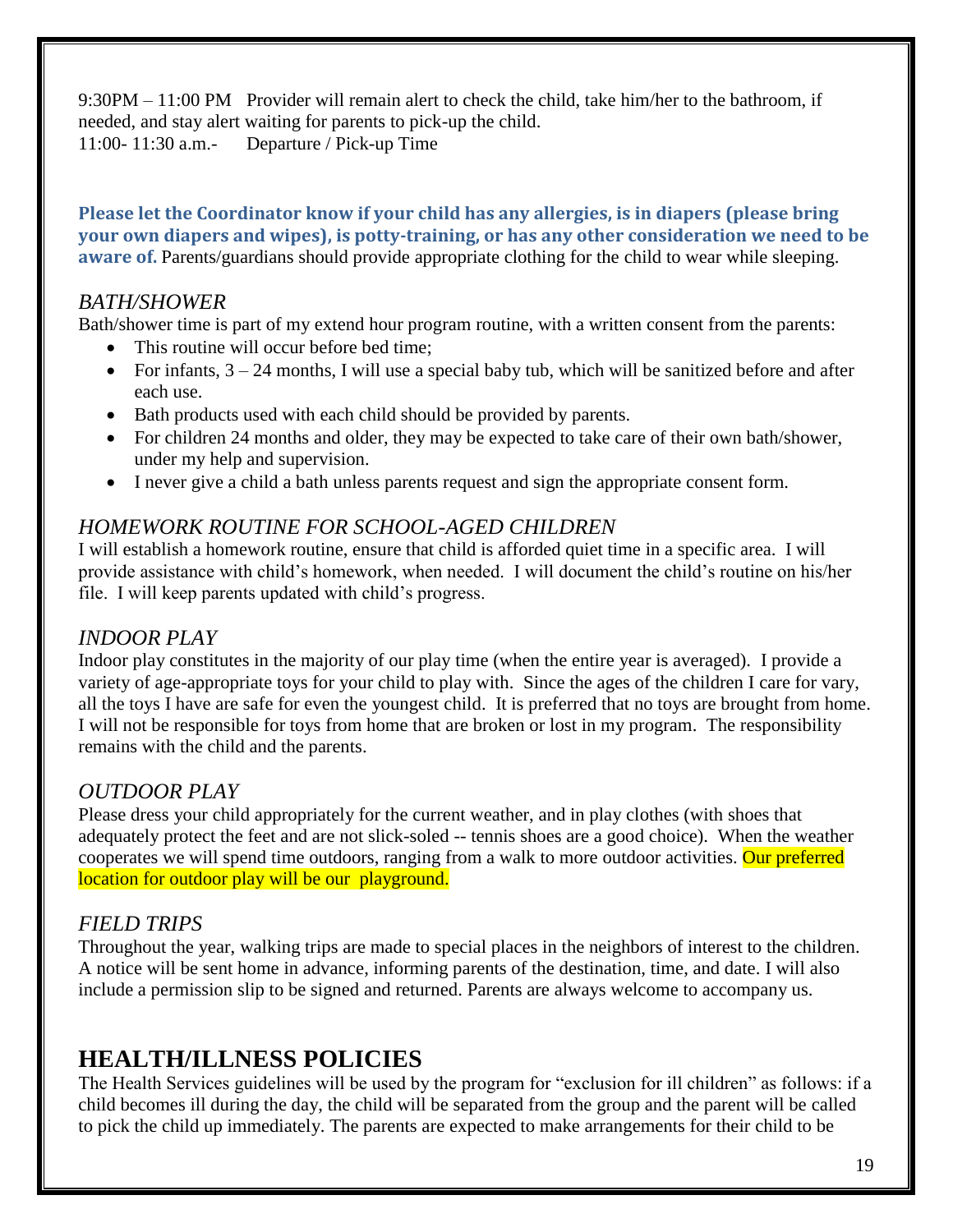picked up within one hour maximum of being contacted. Remember, the child may not return to the program the following day and must be symptom free for at least 24 hours before returning.

I will not care for a child who is feverish. If he has thrown up or had diarrhea within the last 24 hours please keep him home. If he/she has a green discharge from his nose he/she must be on an antibiotic for 24 hours before he/she can attend my program. If your child is not feeling well, do not give him Tylenol to mask his symptoms. If your child throws up the night before and seems fine the next day, he/she is more than likely to still be contagious to the others.

**You must wait 24 hours**. All the children use the same toilet and washroom and they often "mouth" the same toys. They are often very affectionate with each other and it is very difficult to keep a sick child from infecting everyone else.

## <span id="page-19-0"></span>*EXCLUDING AND RE-ADMITTING CHILDREN WHO ARE ILL*

A child who exhibits one or more symptoms of illness identified in the following symptoms described shall not attend the program.

When I, as a child care provider, or my substitute observe one or more symptoms of illness, the child's parent(s) will be notified immediately. I will require that the parent(s) remove the child from the program

I will provide a comfortable place to isolate the child who becomes ill or is suspected of being ill. The child will remain within sight and hearing of a staff member.

I will carefully observe a child in isolation for the presence of, or change in, any symptoms.

I will ensure that a child who is ill or suspected of being ill does not share any personal hygiene or grooming items.

Symptoms of illness requiring exclusion from the program include, but are not limited to, the following:

- a) Diarrhea, i.e., runny, watery or bloody stools;
- b) Vomiting two (2) or more times in a twenty-four (24) hour period;
- c) Body rash with fever;
- d) Sore throat with fever or swollen glands;
- e) Eye drainage with thick mucus or pus draining from the eye;
- f) Pink eye, i.e., colored drainage, eye pain and/or redness of the eye;
- g) Yellowish skin or eyes;
- h) Fever accompanied by rash, vomiting, diarrhea, earache, irritability or confusion;
- i) Continuous irritable crying that requires more attention than the Facility can provide without compromising the health and safety of other children; or
- j) Any other symptom indicative of a reportable communicable disease, as such is defined in Chapter 2 of Title 22 of the District of Columbia Municipal Regulations or in any superseding document.

I will observe each child for the presence of symptoms that may indicate a medical problem, which problem may require exclusion from the program, isolation from other children, and/or consultation with the child's parent(s) or licensed health care practitioner. The following are examples of conditions that may indicate the existence of a medical problem:

- a) Fever;
- b) Lethargy or inability to walk;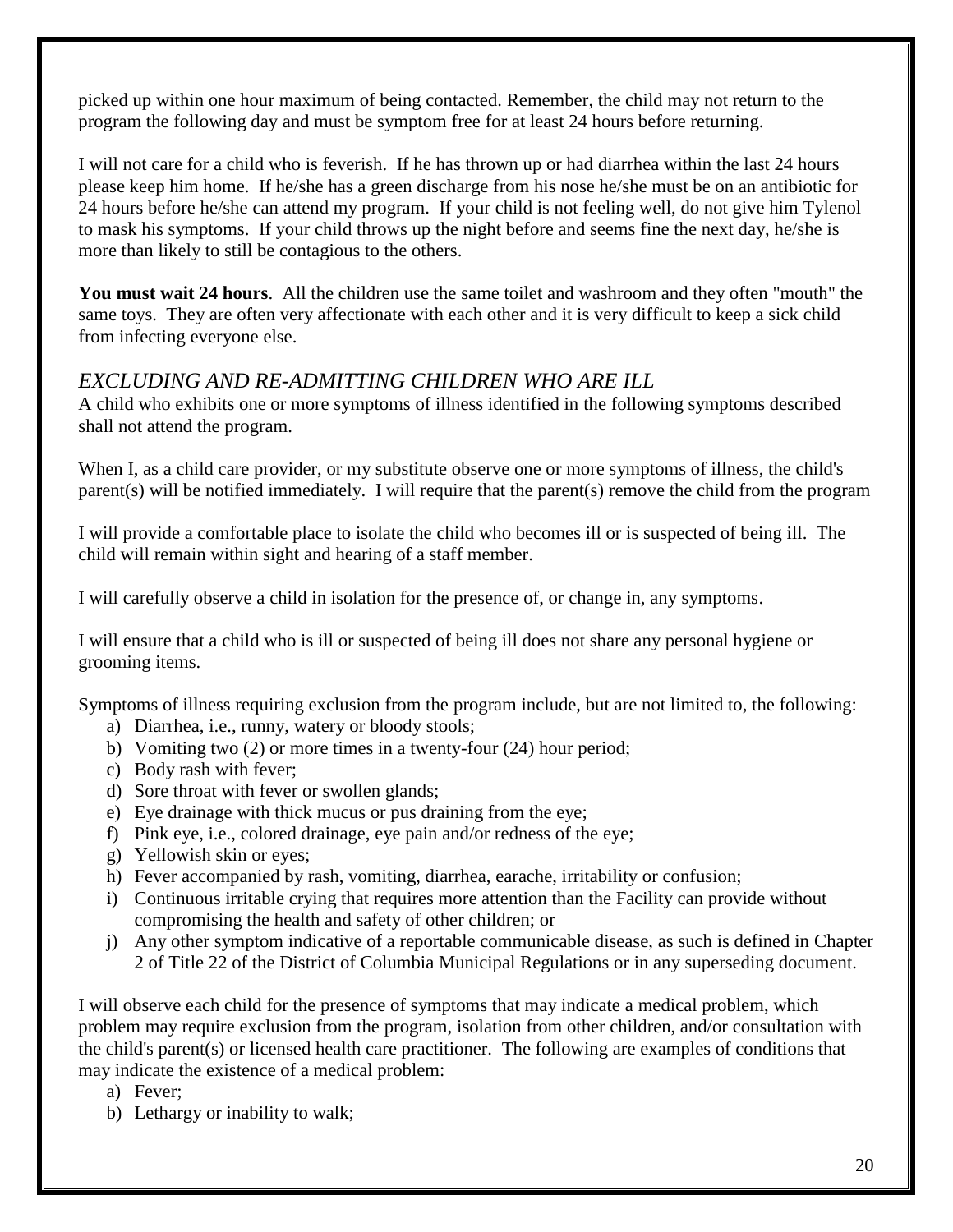- c) Respiratory problems, including: increased respiratory rate; retractions in the chest; excessive nasal flaring; audible persistent wheezing; persistent coughing, either productive or nonproductive; severe coughing causing redness or blueness in the face; or difficulty in breathing;
- d) Abdominal and urinary system problems including: intestinal parasites, dark urine, white spots in the stool, increased urgency or frequency of urination, or no urination for an entire day;
- e) Cardiac problems, including: choking, change in color of the skin, chest pain, or persistent sweating;
- f) Ear problems, including discharge from the ear and/or ear pain;
- g) Throat and mouth problems, including: sores on the lips or in the mouth, white patches in the mouth, throat pain, or a dental problem that needs immediate attention; and
- h) Injuries, including: persistent bleeding, oozing wounds, apparent fracture, complaint of persistent bone pain or stiffness, or difficulty with the movement of any extremity.

A child who exhibits one or more symptoms of illness identified in subsection above and who has been treated for a specific symptom by a licensed health care practitioner, may be re-admitted to the program only with a written permission, and written instructions for continuing care if needed, from that licensed health care practitioner.

If a child exhibits mild symptoms of illness and/or discomfort, I, as Child Care Provider or my substitute, in consultation with the child's parent(s), will decide whether the child should be discharged immediately or at the end of the day.

## <span id="page-20-0"></span>*MEDICAL AND DENTAL EMERGENCY PROCEDURES*

The emergency care card containing parent directions and permissions will be required for enrollment. In the event of an emergency, the parents will be notified immediately and the emergency care card instructions will be followed. As an unusual incident, any medical or dental emergency will be reported to the Office of the State Superintendent of Education, Division of Early Learning, Licensing and Compliance Unit via e-mail at *[ossechildcarecomplaints@dc.gov](mailto:ossechildcarecomplaints@dc.gov)*, phone at (202) 727-1839, or by fax at (202) 727-7295 within 24 hours*.* 

**I will not accept** the child for care if any of the above symptoms are present or have been present within the last 24 hours. If the child shows any of the symptoms while in care, I will remove him from the group and notify the parent or authorized adult to pick up the child.

Parents have **one hour** from time of notification to pick up the child.

The child may return 24 hours after a temperature has returned to normal, after the child is no longer vomiting, or 24-48 hours (depending on the illness) after the first dose of an antibiotic. If a child receives an antibiotic for an ear infection he/she may return to my facility immediately if he/she has been free of other symptoms mentioned for at least 24 hours.

The child is welcome when he has only a mild cold (e.g. runny nose or mild cough), but is able to participate in daily activities.

## <span id="page-20-1"></span>*MEDICATION*

If your child is on medication and it needs to be administered while he/she is under my care, the medicine must be in the original container and labeled with the child's name, doctor's name, name of medication, dosage, and dosage directions. I will also have a form for you to sign, giving me permission to give the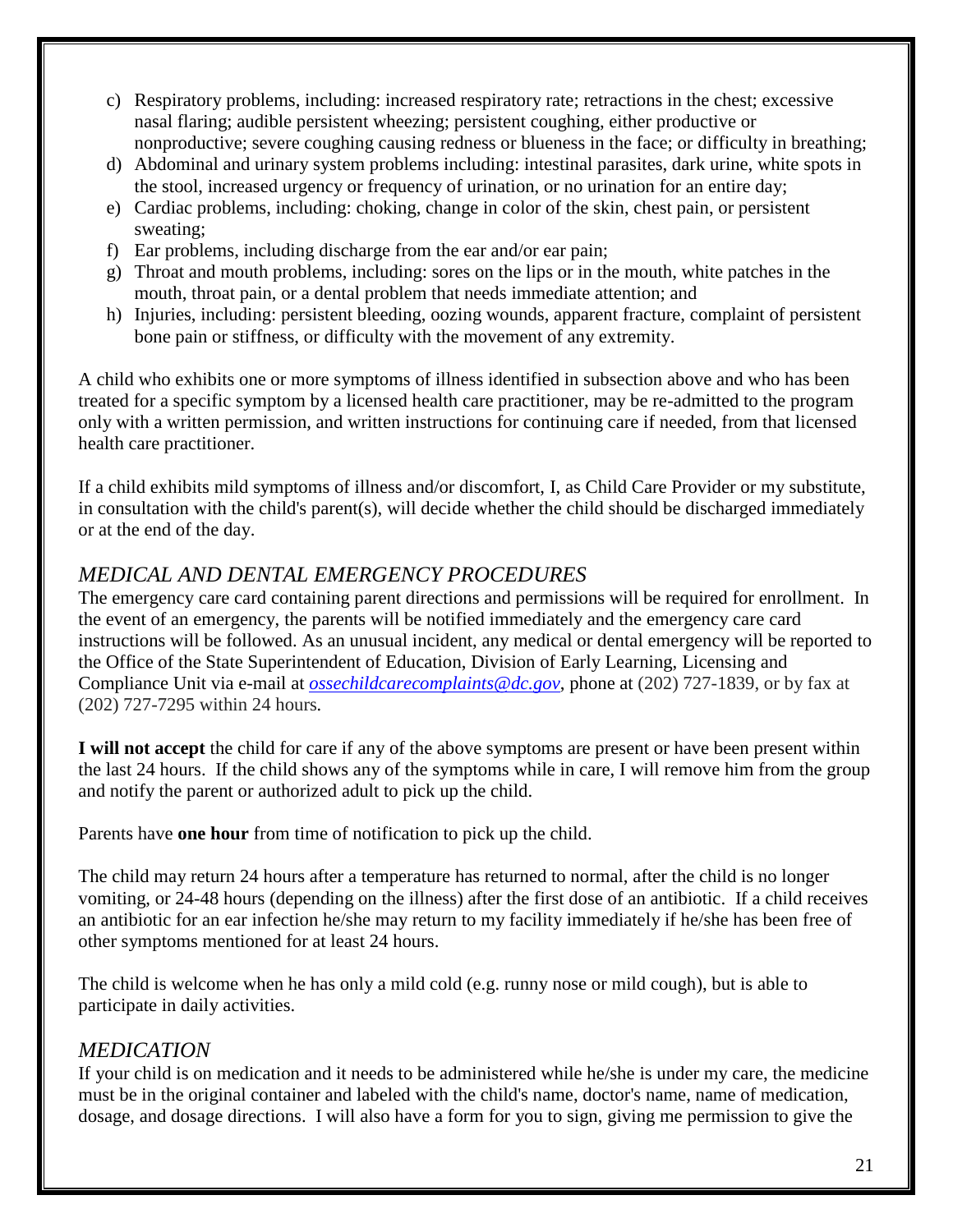medication to your child. Medication will be administered at the time or with the meal you specify and a written record kept.

Medicine is dispensed at the school subject to the following conditions:

- A Medicine Request Permit has to be signed by the parent authorizing us to dispense medicine.
- A doctor has prescribed the medicine for the child to whom the medication is to be given.
- The medicine is provided in its original container that clearly states the prescribed dosage.
- All medicines are kept in a secure place.
- Medicine is only dispensed by a teacher or office staff.
- Medicine may not be kept in a student's lunch box.

## <span id="page-21-0"></span>*INJURIES AND NON MEDICAL EMERGENCIES*

In accordance with Section 324.4 of the DCMR, minor cuts and abrasions suffered while at the center will receive proper care -- specifically, they will be washed with soap and warm water and properly bandaged. Treatment will be logged and I will tell you how and when the injury occurred. I am also required to log any injuries I observe on your child which have occurred outside of my care, and I am required by law to report any possible abuse situations.

If a medical emergency arises, I will try to contact the parent first, unless doing so endangers the child's life. In that case, I will take necessary steps, putting the child's safety first (calling hospital, doctor, poison control, etc.). If need be, I will take your child to the nearest hospital via ambulance, accompanied by the form **Authorization for Emergency Medical Treatment**. Then I will try to call you when we arrive. If a parent is unable to be reached, I will keep trying until he/she is available. The facility complies will the requirements for reporting of contagious diseases to the DC Department of Health. I will immediately report the incident to the Office of the State Superintendent of Education, Division of Early Learning, Compliance and Integrity Unit via e-mail at **ossechildcarecomplaints@dc.gov**, phone at (202) 727-1839, or by fax at (202) 727-7295 within 24 hours*.*

In the event of a fire, we would evacuate the house immediately and gather outside. This will be practiced monthly so the children are familiar with the procedures. All documented emergencies will be maintained and filed on site for a period of at least 3 years. Staff and parents will receive a copy of the facility policies and procedures for medical emergencies and will be asked to sign a form confirming that they have been read and understood.

## <span id="page-21-1"></span>*ILLNESS (PROVIDER)*

I ask that you have a back-up (someone you can call if I am sick or if your child is sick). If I get sick I will let you know as quickly as possible so that you can make other arrangements for your child. I try to call the night before, but sometimes that's impossible. If I wake up sick, I usually call around 6:30 a.m.

# <span id="page-21-2"></span>**PERSONAL BELONGINGS**

Parents are expected to provide the following: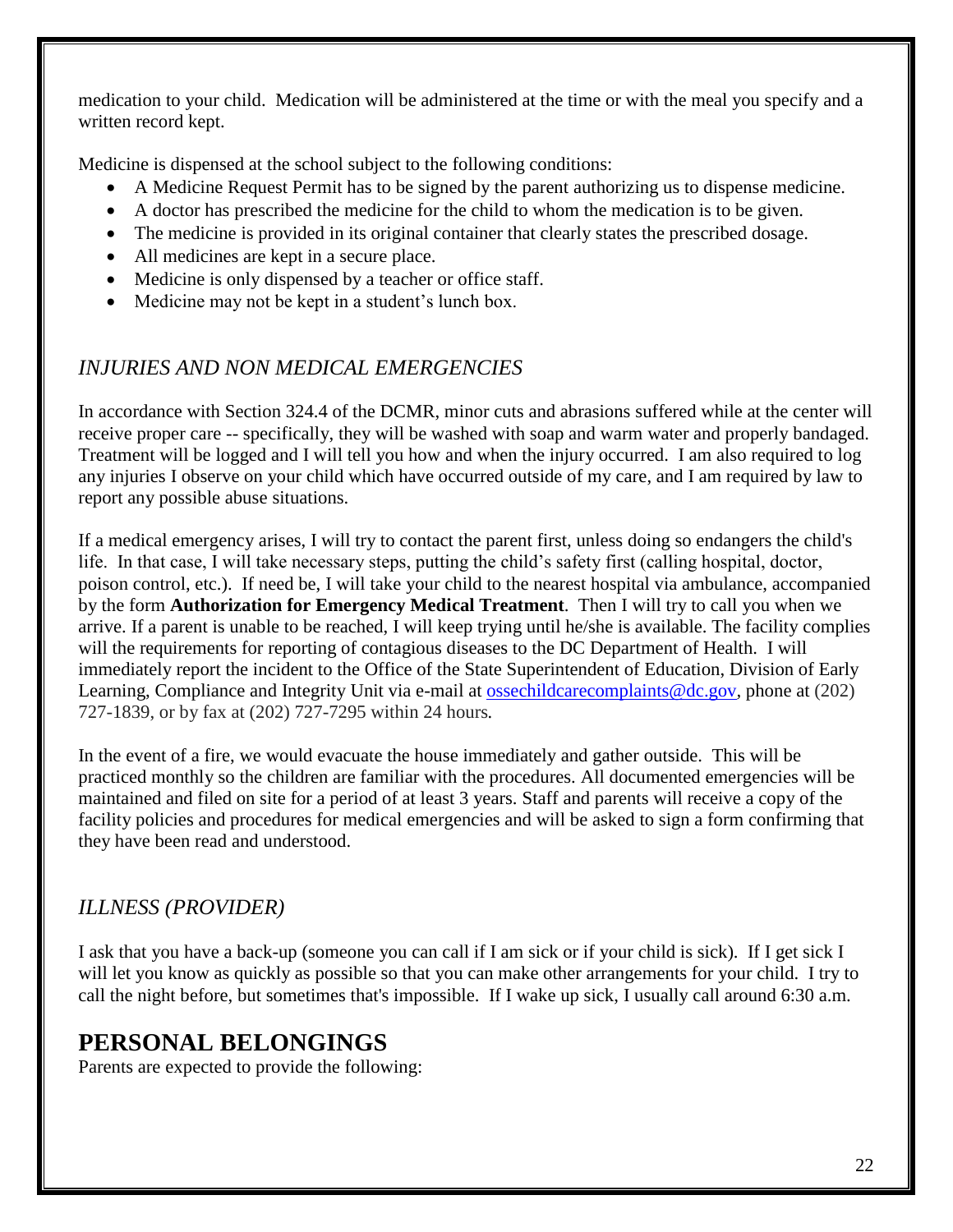| <b>Items</b>                              | <b>Infants</b> | <b>Toddlers</b> | <b>Toddlers</b> | Three to 5        |
|-------------------------------------------|----------------|-----------------|-----------------|-------------------|
|                                           | (birth to 12   | (12 to 24)      | (24 to 36)      | years old         |
|                                           | months)        | months)         | months)         |                   |
| Plastic bottles for the day               | $\mathbf X$    |                 |                 |                   |
| Diapers for 4 to 6 a day                  | $\mathbf X$    | $\mathbf X$     | $\mathbf{X}$    |                   |
| Wipes as needed                           | $\mathbf X$    | $\mathbf X$     | $\mathbf{X}$    | If they are still |
|                                           |                |                 |                 | in potty          |
|                                           |                |                 |                 | training          |
| Two changes of clothes including socks    |                |                 |                 |                   |
|                                           | $\mathbf{X}$   | $\mathbf X$     | $\mathbf X$     | $\mathbf X$       |
| Two changes of clothes including socks    |                |                 |                 |                   |
| Bibs (several)                            | $\mathbf X$    |                 |                 |                   |
| <b>Blankets</b>                           | $\mathbf X$    |                 |                 |                   |
| Crib sheets                               | $\mathbf X$    |                 |                 |                   |
| Light blanket                             | $\mathbf X$    | $\mathbf X$     | $\mathbf X$     | $\mathbf X$       |
| Mobile or other especial hanger items for |                |                 |                 |                   |
| crib                                      | $\mathbf{X}$   |                 |                 |                   |
| "Lovie" item if needed for sleeping       |                | $\mathbf X$     | $\mathbf{X}$    | $\mathbf X$       |
| One box of large Ziploc bags              |                | $\mathbf X$     | $\mathbf{X}$    | $\mathbf X$       |
| Pull ups                                  |                |                 |                 | If they are still |
|                                           |                |                 |                 | in potty          |
|                                           |                |                 | $\mathbf X$     | training          |
| Tooth Brush and tooth paste               |                |                 | $\mathbf X$     | $\mathbf X$       |

## <span id="page-22-0"></span>*PERSONAL CARE ITEMS*

All items must be labeled in permanent marker. Each child will have their own cubby for items, and you will be notified when replacement items are needed.

## <span id="page-22-1"></span>*TOYS AND MOVIES*

Children are not allowed to bring toys or movies to the program except for show and tell days or as directed by the provider. No toy guns, swords, or any other toy or movie with violent connotation will be permitted at any time. Books may be brought for story time if approved by the provider. Personal belongings associated with violence such as Power Rangers, X-men, Ninja Turtles, etc. are not permitted. All personal items should have child's name on them.

## <span id="page-22-2"></span>*FOOD AND NUTRITION*

A well balanced lunch/snack will be provided or by parents in accordance with both provider and parents.

Lunch/snack prepared by parent/guardian should be packed in a brown paper bag.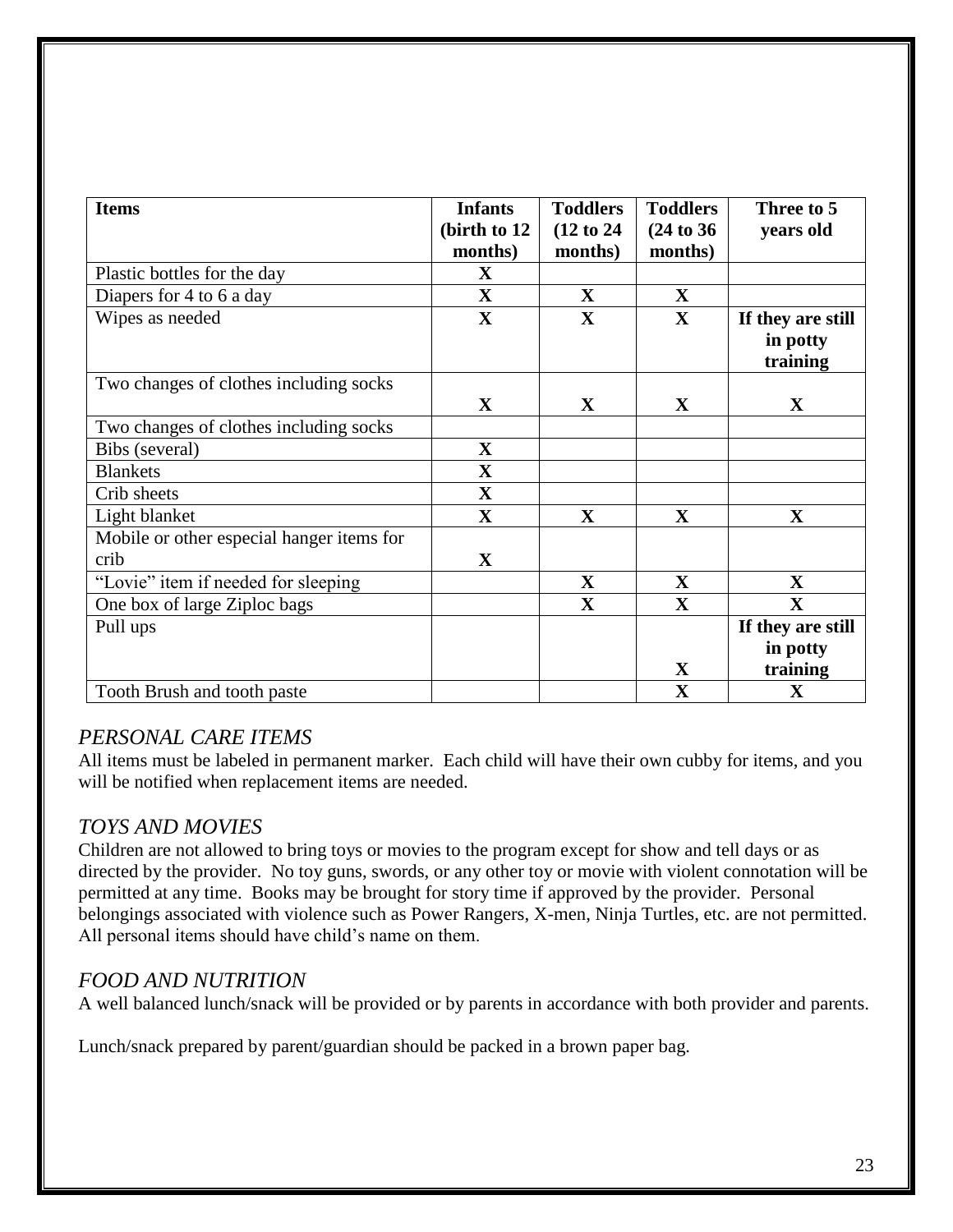| <b>GROUP</b>                                                                                                | <b>MORNING</b>                           | <b>LUNCH</b>                                                                                      | <b>AFTERNONN</b> | <b>DINNER</b> | <b>EVENING</b> |
|-------------------------------------------------------------------------------------------------------------|------------------------------------------|---------------------------------------------------------------------------------------------------|------------------|---------------|----------------|
|                                                                                                             | <b>SNACK</b>                             |                                                                                                   | <b>SNACK</b>     | To serve      | <b>SNACK</b>   |
|                                                                                                             |                                          |                                                                                                   |                  | family style  |                |
|                                                                                                             |                                          |                                                                                                   |                  | meals,        |                |
| <b>Infants and Crawlers</b><br>Toddlers and                                                                 | Parents<br>X                             |                                                                                                   | X                | X             | X              |
| Preschoolers                                                                                                |                                          | Arrangement<br>between parents                                                                    |                  |               |                |
|                                                                                                             |                                          | and provider                                                                                      |                  |               |                |
| Breakfast is a bread product, fruit, and milk. Each snack includes food or drink from two of the            |                                          |                                                                                                   |                  |               |                |
| mentioned groups. According posted approved daily menu.                                                     |                                          |                                                                                                   |                  |               |                |
|                                                                                                             |                                          |                                                                                                   |                  |               |                |
| Sweets may be included occasionally.                                                                        |                                          |                                                                                                   |                  |               |                |
|                                                                                                             |                                          |                                                                                                   |                  |               |                |
| Please do not send snacks of candy with your child to day care unless prior approval has been given.        |                                          |                                                                                                   |                  |               |                |
|                                                                                                             |                                          |                                                                                                   |                  |               |                |
| If your child is not here at these times, meals or snacks will not be given at unscheduled times so         |                                          |                                                                                                   |                  |               |                |
| please be sure that they have eaten.                                                                        |                                          |                                                                                                   |                  |               |                |
| If your child has an allergy to a specific food, please let me know.                                        |                                          |                                                                                                   |                  |               |                |
|                                                                                                             |                                          |                                                                                                   |                  |               |                |
| I never force a child to finish what is on his plate, but I do encourage each child to try one or two       |                                          |                                                                                                   |                  |               |                |
| bites of everything. Sometimes they are surprised by what they like!                                        |                                          |                                                                                                   |                  |               |                |
|                                                                                                             |                                          |                                                                                                   |                  |               |                |
| If you wish to provide snacks at your child's birthday or another time, that's great! If you let me         |                                          |                                                                                                   |                  |               |                |
| know a day ahead of time, it helps.                                                                         |                                          |                                                                                                   |                  |               |                |
|                                                                                                             |                                          |                                                                                                   |                  |               |                |
|                                                                                                             |                                          |                                                                                                   |                  |               |                |
| SUPPLY OF PERISHABLES AND STAPLES                                                                           |                                          |                                                                                                   |                  |               |                |
| I will maintain one (1) emergency day supply of perishables and three (3) days of supply of staples all the |                                          |                                                                                                   |                  |               |                |
| times.                                                                                                      |                                          |                                                                                                   |                  |               |                |
|                                                                                                             |                                          |                                                                                                   |                  |               |                |
| I will maintain the following food for one day in my program:                                               |                                          |                                                                                                   |                  |               |                |
|                                                                                                             |                                          |                                                                                                   |                  |               |                |
| I will use perishable food from the refrigerator and pantry, such as milk, bread, fruits, cheese, etc.      |                                          |                                                                                                   |                  |               |                |
| If necessary, I will begin to use non-perishable foods and staples.                                         |                                          |                                                                                                   |                  |               |                |
|                                                                                                             |                                          |                                                                                                   |                  |               |                |
| Food and other items I will keep in my program for people and pets (If I have any):                         |                                          |                                                                                                   |                  |               |                |
| $\bullet$                                                                                                   |                                          | Water in clean, sealed plastic containers - store one gallon for each person and pet for each day |                  |               |                |
| ٠                                                                                                           |                                          | Ready to eat canned meats, fruits and vegetables                                                  |                  |               |                |
| Manual can opener<br>٠<br>Protein and fruit bars                                                            |                                          |                                                                                                   |                  |               |                |
| ٠                                                                                                           |                                          |                                                                                                   |                  |               |                |
| $\bullet$                                                                                                   | Dry cereal, granola, nuts and crackers   | Dried foods such as dried fruits and dehydrated meals                                             |                  |               |                |
| Canned juices<br>٠                                                                                          |                                          |                                                                                                   |                  |               |                |
|                                                                                                             |                                          |                                                                                                   |                  |               |                |
| ٠                                                                                                           | Powdered milk or cans of evaporated milk |                                                                                                   |                  |               |                |

<span id="page-23-0"></span>Cans or jars of baby food and baby formula